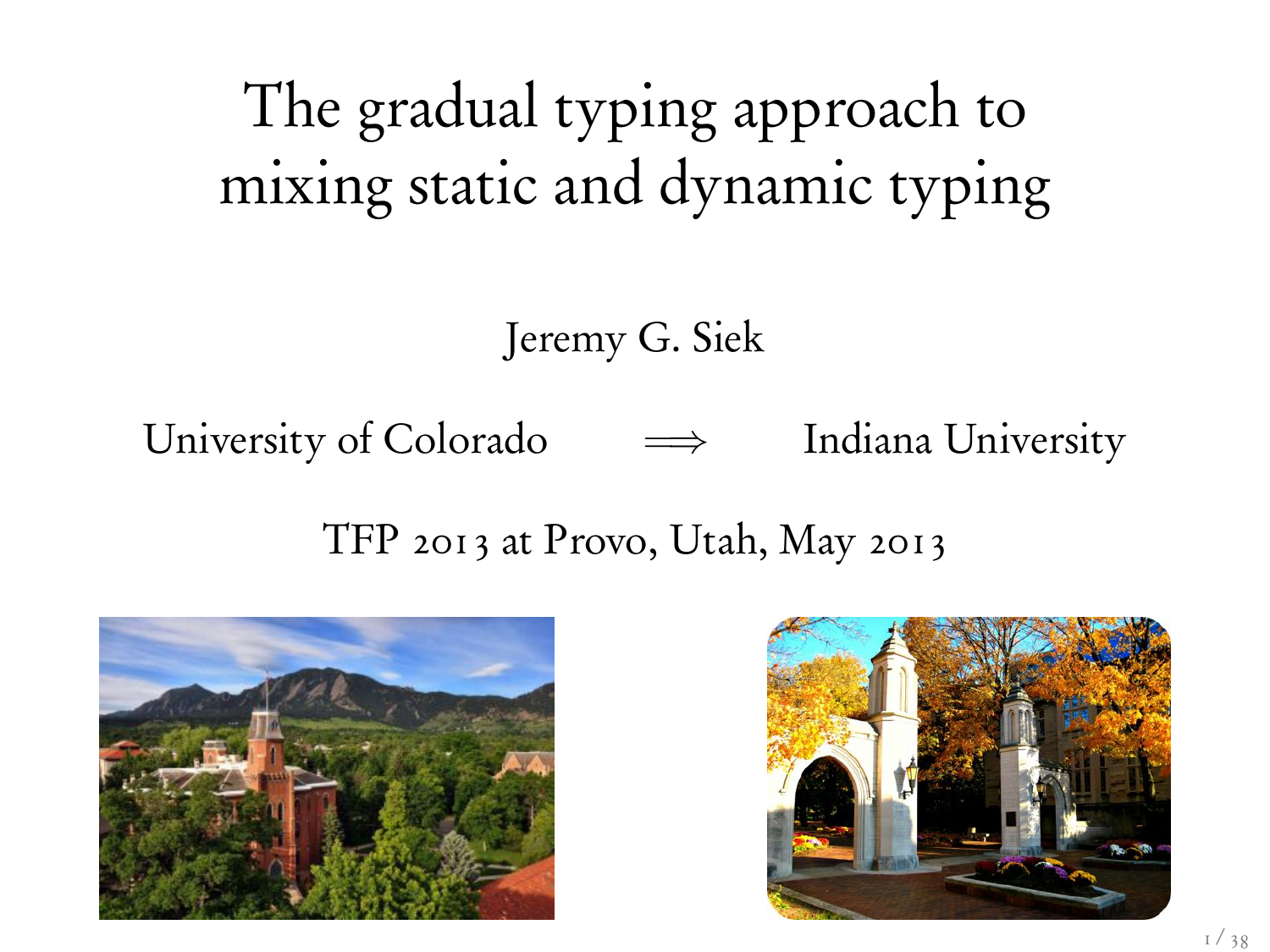# The Goals of Gradual Typing

- $\triangleright$  Enjoy the benefits of static & dynamic typing in different parts of the same program.
- $\triangleright$  Provide seamless interoperability between the static & dynamic parts.

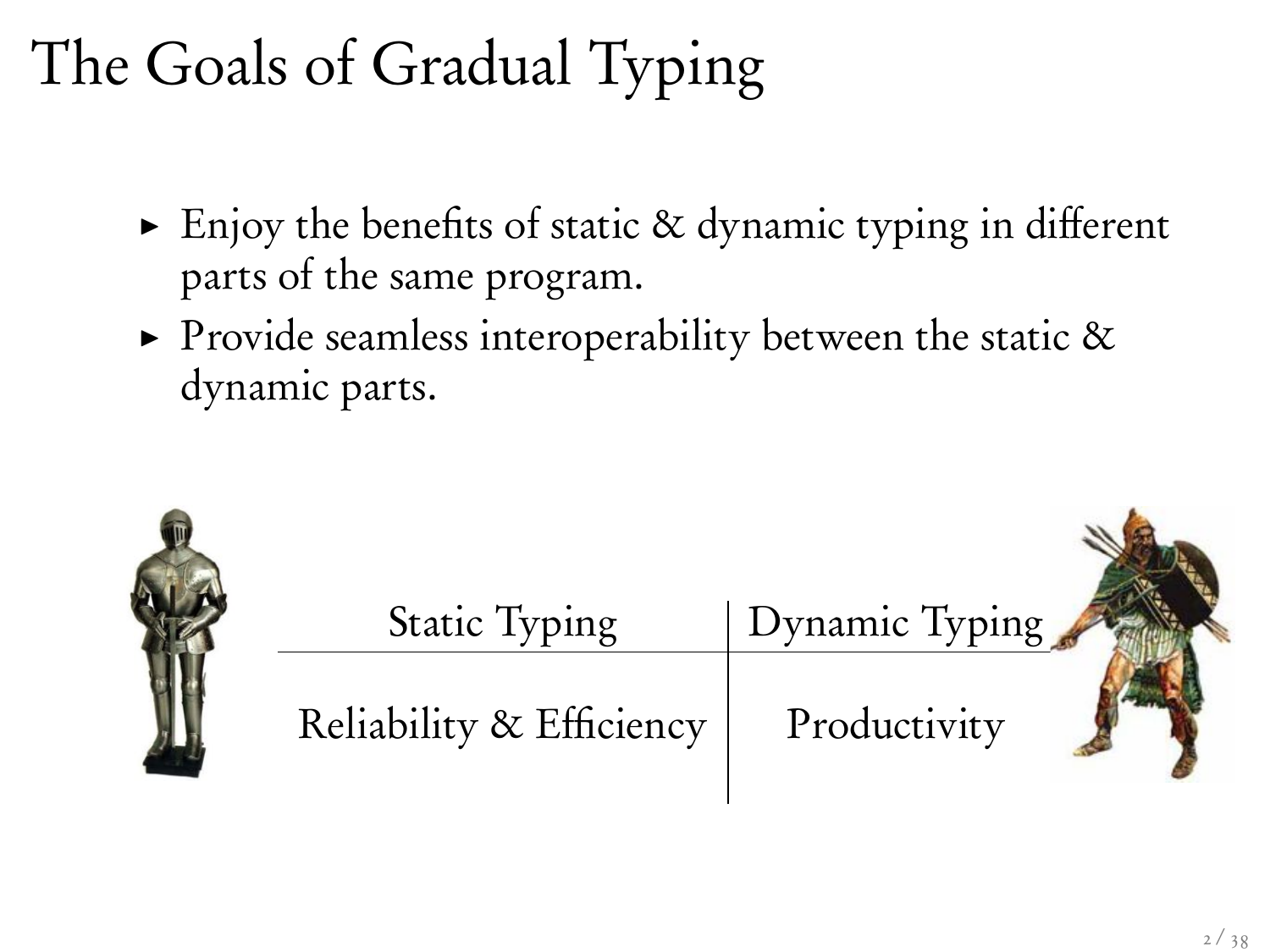## Overview

## Gradual Typing:

- $\triangleright$  Basics
- $\blacktriangleright$  History
- $\blacktriangleright$  Functions
- $\triangleright$  Objects
- $\triangleright$  Generics
- $\blacktriangleright$  Mutable State
- $\blacktriangleright$  The Future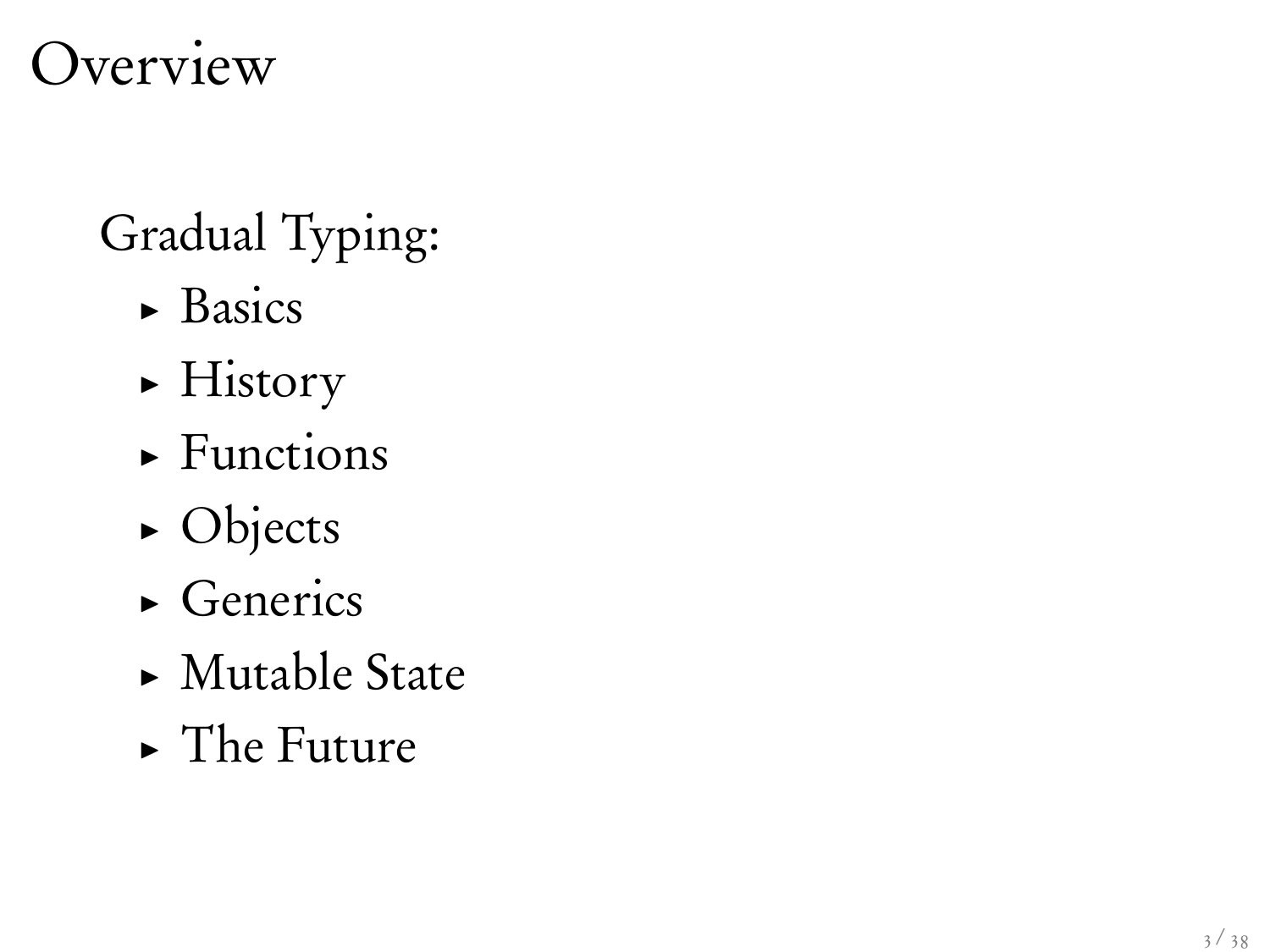#### How can Static and Dynamic Coexist?

```
def abs(n: int) int:
 return -n if n<0 else n
```

```
def dist(x, y):
 return abs(x - y)
```
1Gradual Typing for Functional Languages, Siek and Taha, SFP 2006.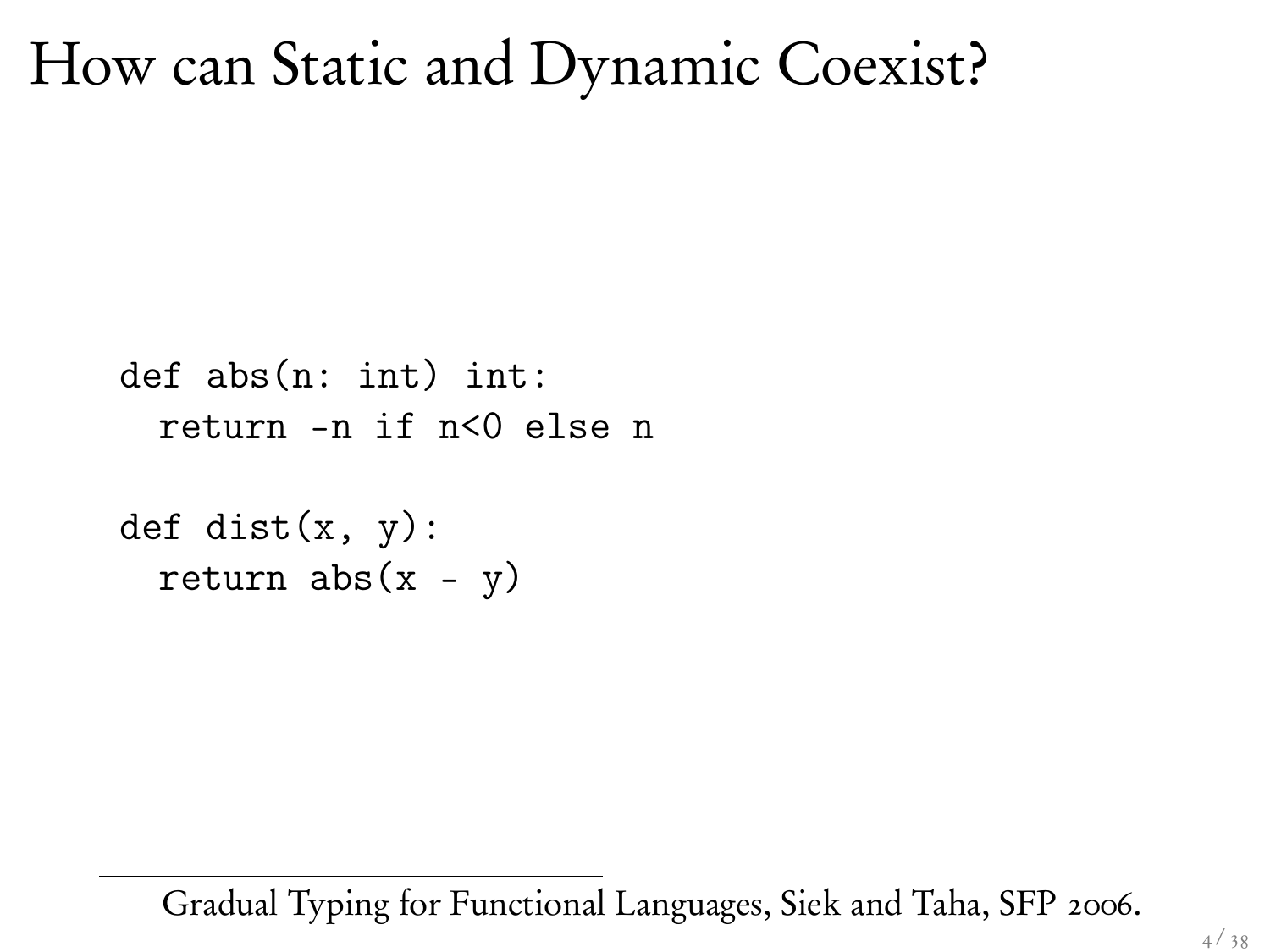## How can Static and Dynamic Coexist?

Consistency:

def abs(n: int) int: return -n if n<0 else n def dist(x : ?, y : ?) ?: return abs(x - y) ? ⇠ int *T* ⇠ ? ? ⇠ *T* int ⇠ int str ⇠ str *T*<sup>1</sup> ⇠ *T*<sup>3</sup> *T*<sup>2</sup> ⇠ *T*<sup>4</sup> *T*<sup>1</sup> ! *T*<sup>2</sup> ⇠ *T*<sup>3</sup> ! *T*<sup>4</sup> Type rule for application: ` *e*<sup>1</sup> : *T*<sup>1</sup> ! *T*<sup>3</sup> ` *e*<sup>2</sup> : *T*<sup>2</sup> *T*<sup>1</sup> ⇠ *T*<sup>2</sup> ` *e*<sup>1</sup> *e*<sup>2</sup> : *T*<sup>3</sup>

2Gradual Typing for Functional Languages, Siek and Taha, SFP 2006.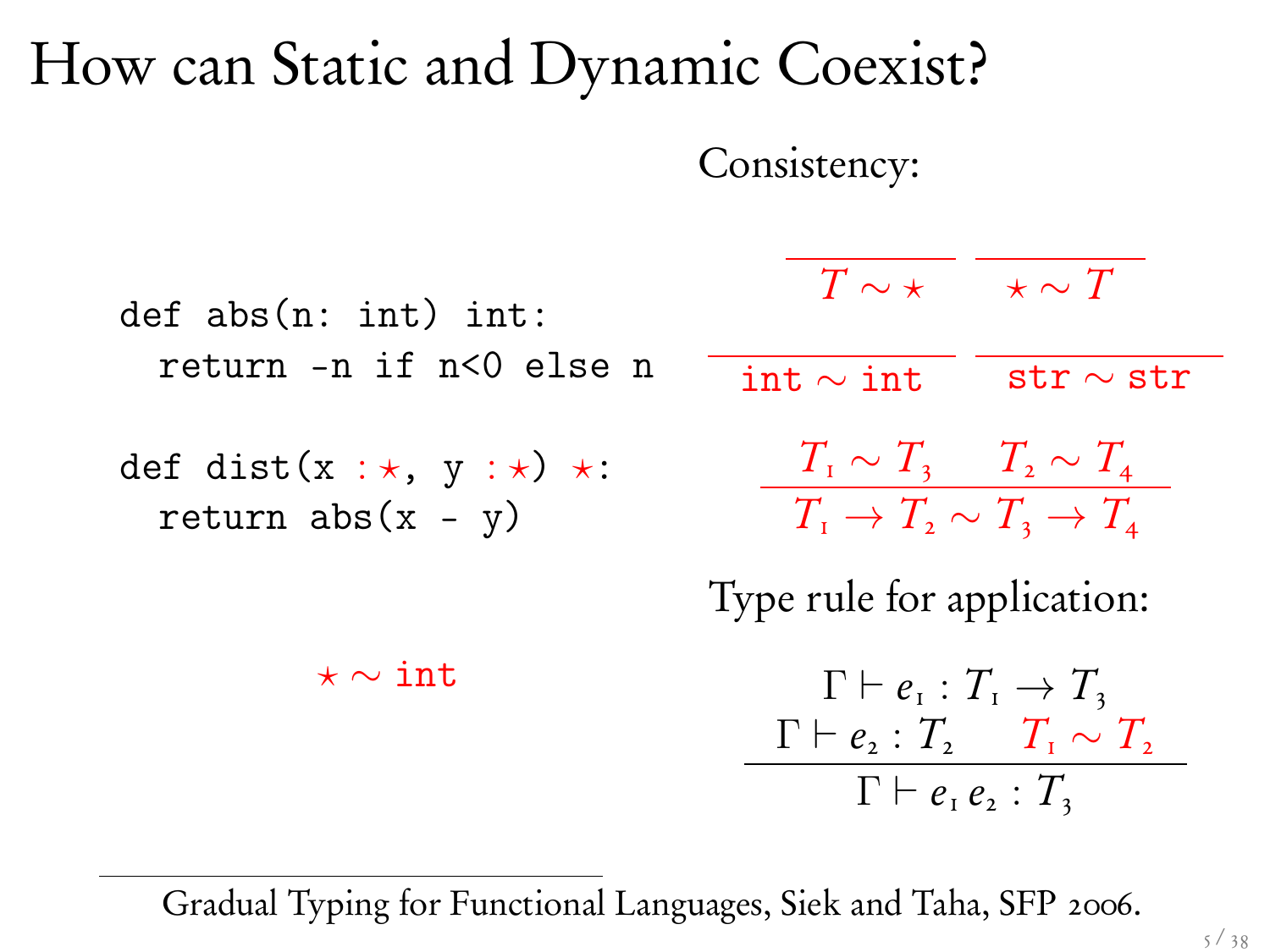## Properly Catch Static Errors

```
def abs(n: int) int:
    return -n if n<0 else n
x : str = input\_string()...
abs(x)Consistency:
                                                                              T \sim \star \quad \star \sim T\text{int} \sim \text{int} str \sim str
                                                                              T_{\text{\tiny I}} \sim T_{\text{\tiny 3}} T_{\text{\tiny 2}} \sim T_{\text{\tiny 4}}T_{\scriptscriptstyle{1}} \rightarrow T_{\scriptscriptstyle{2}} \sim T_{\scriptscriptstyle{3}} \rightarrow T_{\scriptscriptstyle{4}}
```
str  $\phi$  int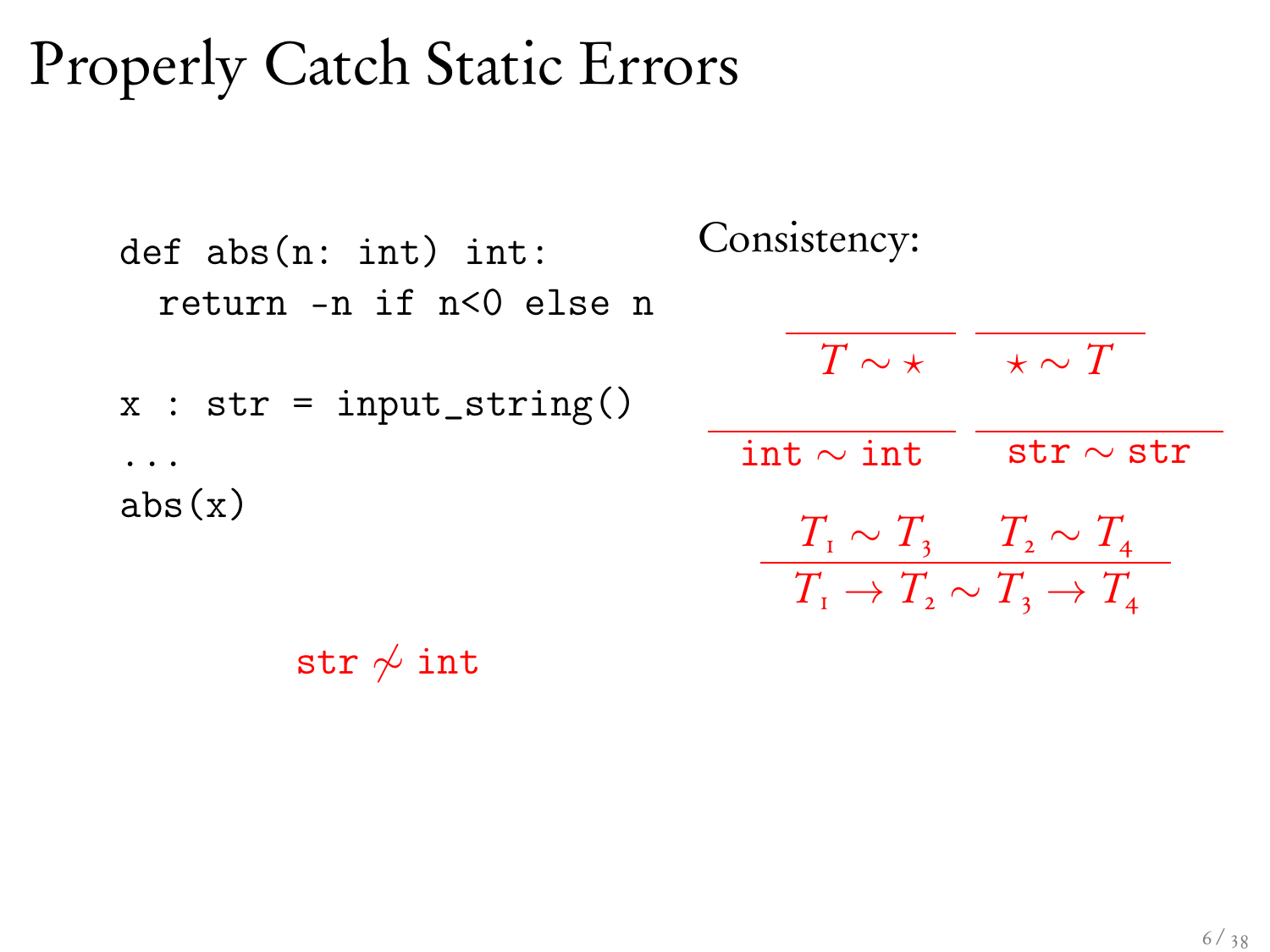## Compiler Performs Cast Insertion

def abs(n: int) int: return -n if n<0 else n

def dist(x :  $\star$ , y :  $\star$ )  $\star$ : return abs(x - y :  $\star \Rightarrow$  int) : int  $\Rightarrow \star$ 

dist(7 : int  $\Rightarrow \star$ , 3 : int  $\Rightarrow \star$ )

The dynamic semantics specifies the behavior of casts, e.g.,

$$
(7: \text{int} \Rightarrow \star): \star \Rightarrow \text{int} \longrightarrow 7
$$

$$
(7: \text{int} \Rightarrow \star): \star \Rightarrow \text{str} \longrightarrow \text{error}
$$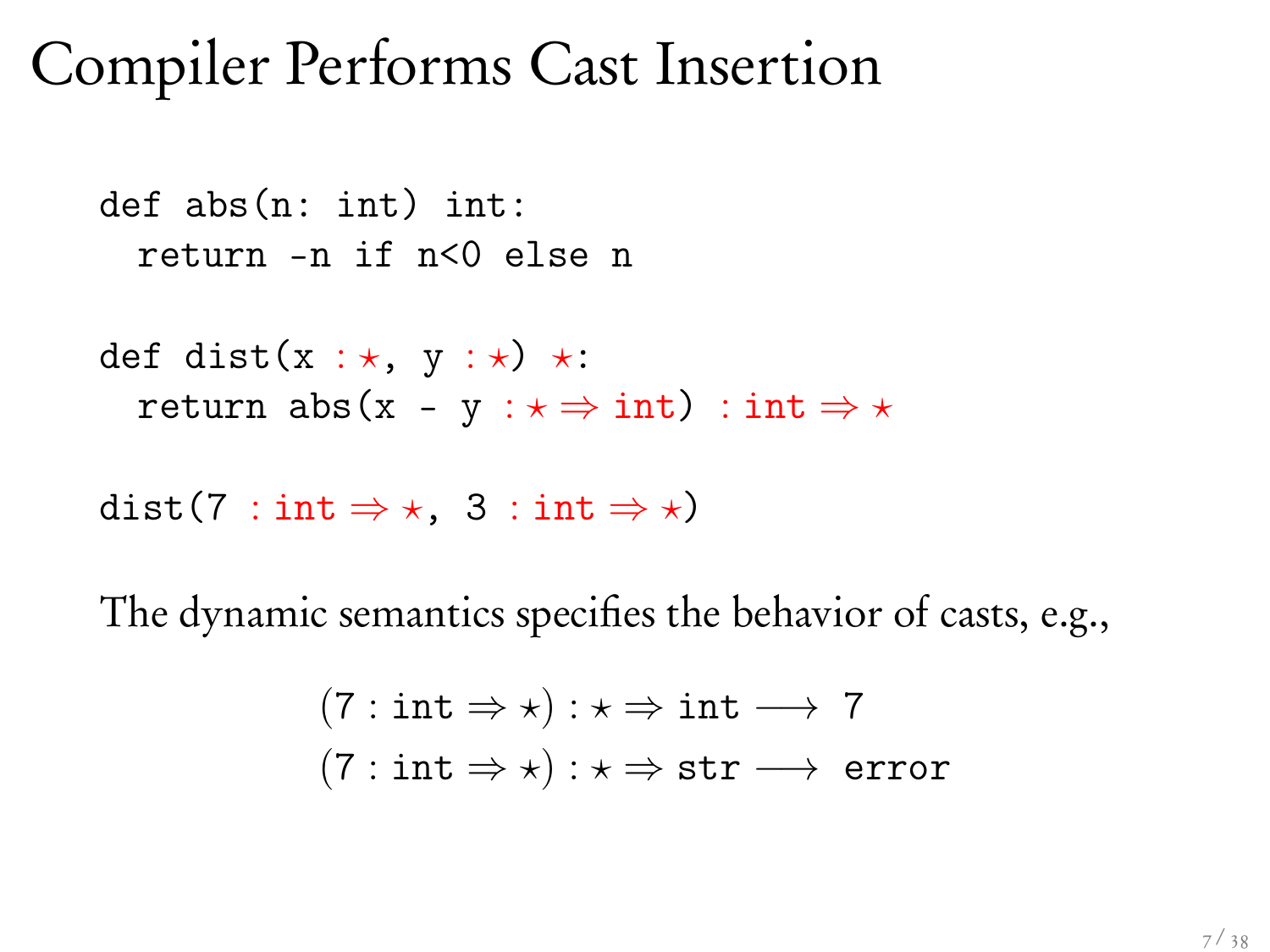## Overview

## Gradual Typing:

- $\triangleright$  Basics
- $\blacktriangleright$  History
- $\blacktriangleright$  Functions
- $\triangleright$  Objects
- $\triangleright$  Generics
- $\blacktriangleright$  Mutable State
- $\blacktriangleright$  The Future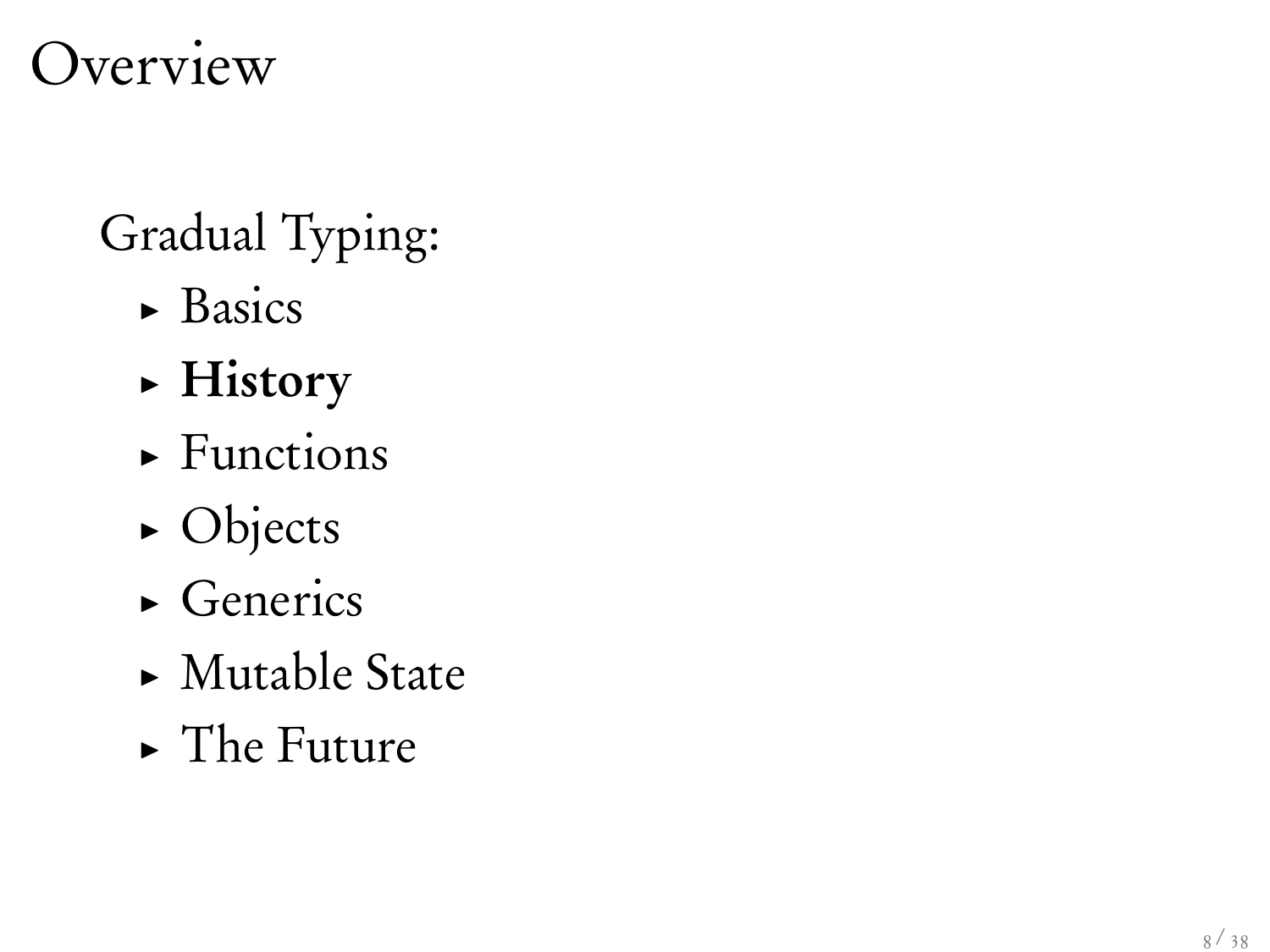# The Prehistory of Gradual Typing

Lisp, early 1980's types as optimization hints Abadi et al., 1991 defined a "dynamic" type with explicit injection and projection terms.

- Cartwright & Fagan, 1991 soft typing: static analysis of dynamic programs
- Henglein, 1992 expressed "dynamic" casts using an algebra of coercions.
- Thatte, 1994 introduced implicit casts based on subtyping, which didn't quite work.

Findler & Felleisen, 2002 designed contracts for higher-order functions.

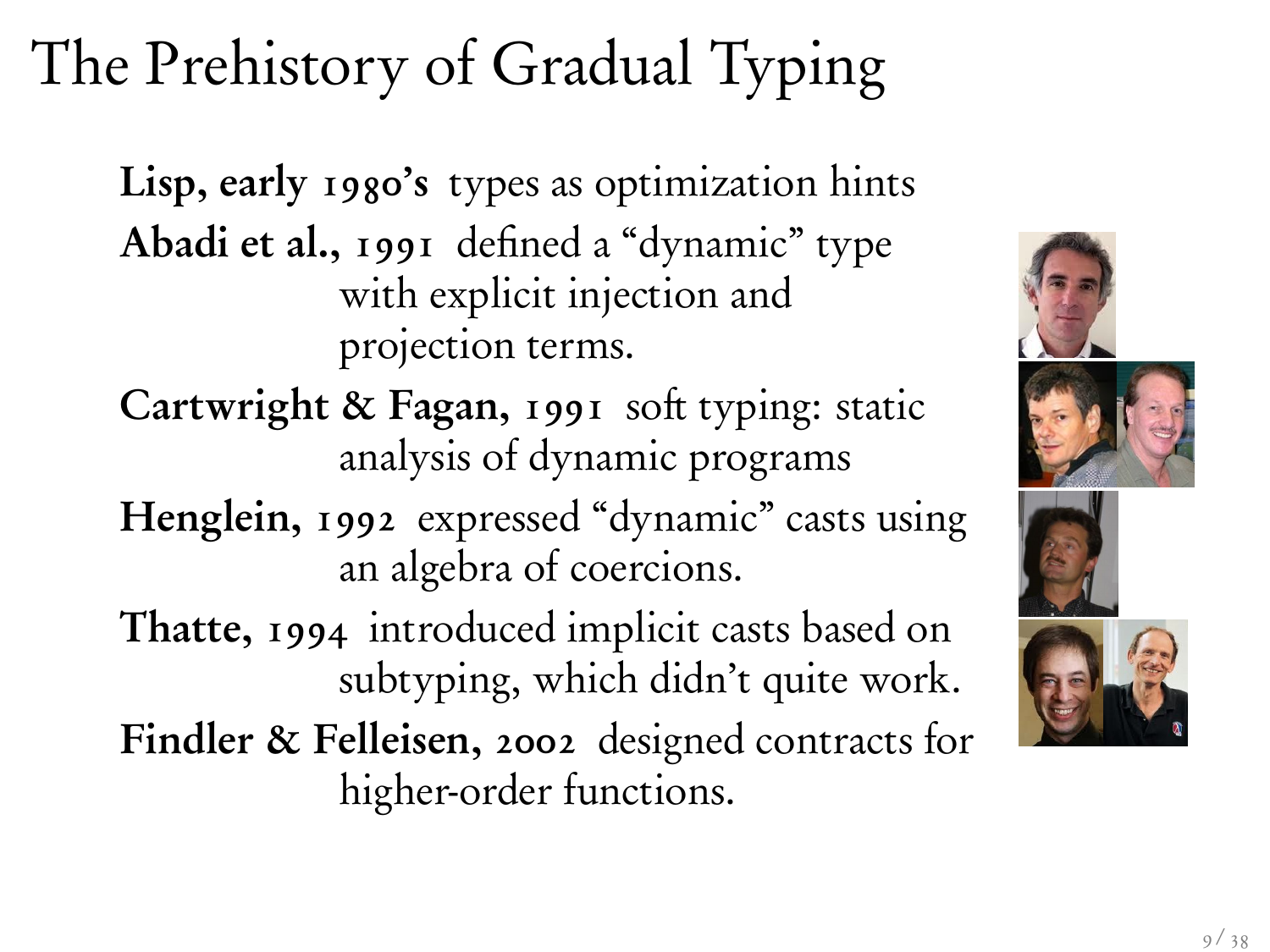# History of Gradual Typing (Abbreviated)

\*Siek & Taha, 2006 implicit casts, consistency Herman et al., 2006 space-efficient casts \*Siek & Taha, 2007 gradual typing & objects Adobe, 2006 ActionScript becomes gradual Sam TH & Felleisen, 2008 Typed Scheme Wadler & Findler, 2009 the Blame Theorem \*Garcia et. al, 2009 space-efficient blame Larry Wall, 2009 Perl 6 becomes gradual Bierman et al, 2010  $C#$  becomes gradual \*Ahmed, et al., 2011 gradual typing & generics Hejlsberg, 2012 Microsoft releases TypeScript \*Siek et al., 2012 gradual typing & mutable state

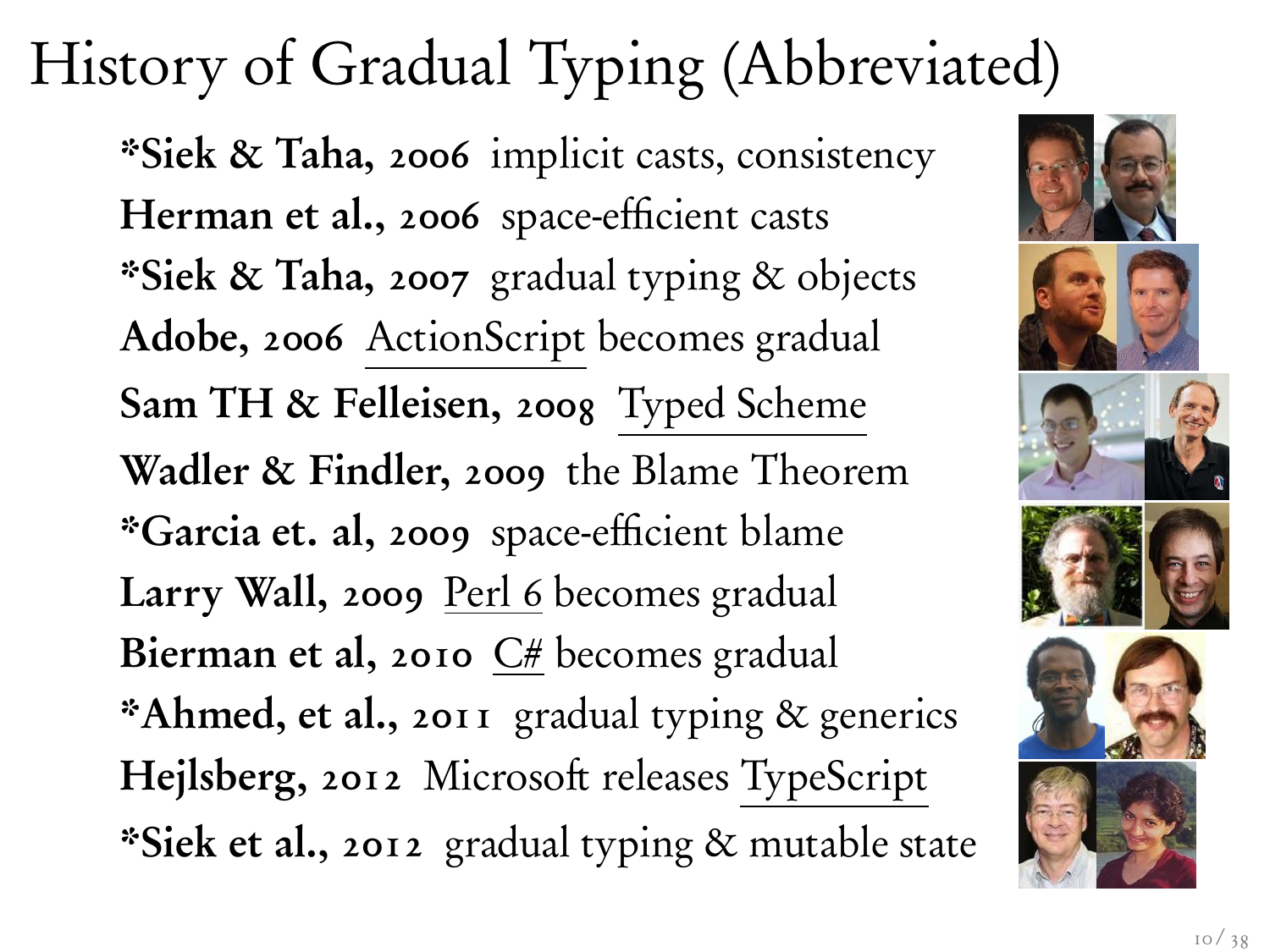## Overview

## Gradual Typing:

- $\triangleright$  Basics
- $\blacktriangleright$  History
- $\blacktriangleright$  Functions
- $\triangleright$  Objects
- $\triangleright$  Generics
- $\blacktriangleright$  Mutable State
- $\blacktriangleright$  The Future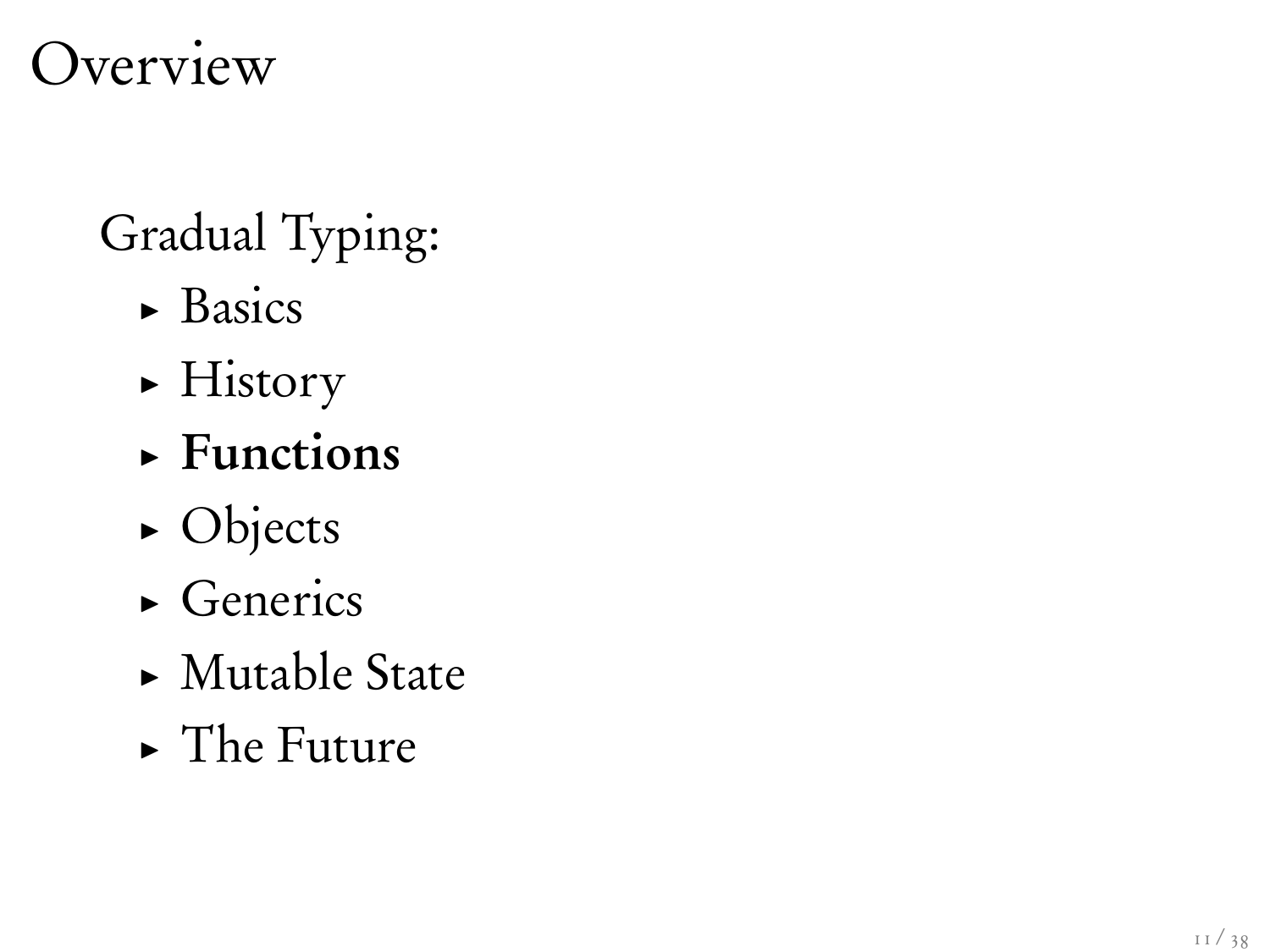## Higher-Order Functions are Hard

```
def deriv(d: float, f: float\rightarrowfloat) float:
  return lambda(x:float): (f(x+d)-f(x-d)) / (2.0*d)
```

```
I def g(y):
2 if y > 0:
3 return y**3 - y - 14 else:
5 return "yikes"
6
7 deriv(0.01, g)(3.0)
8 deriv(0.01, g)(-3.0)
```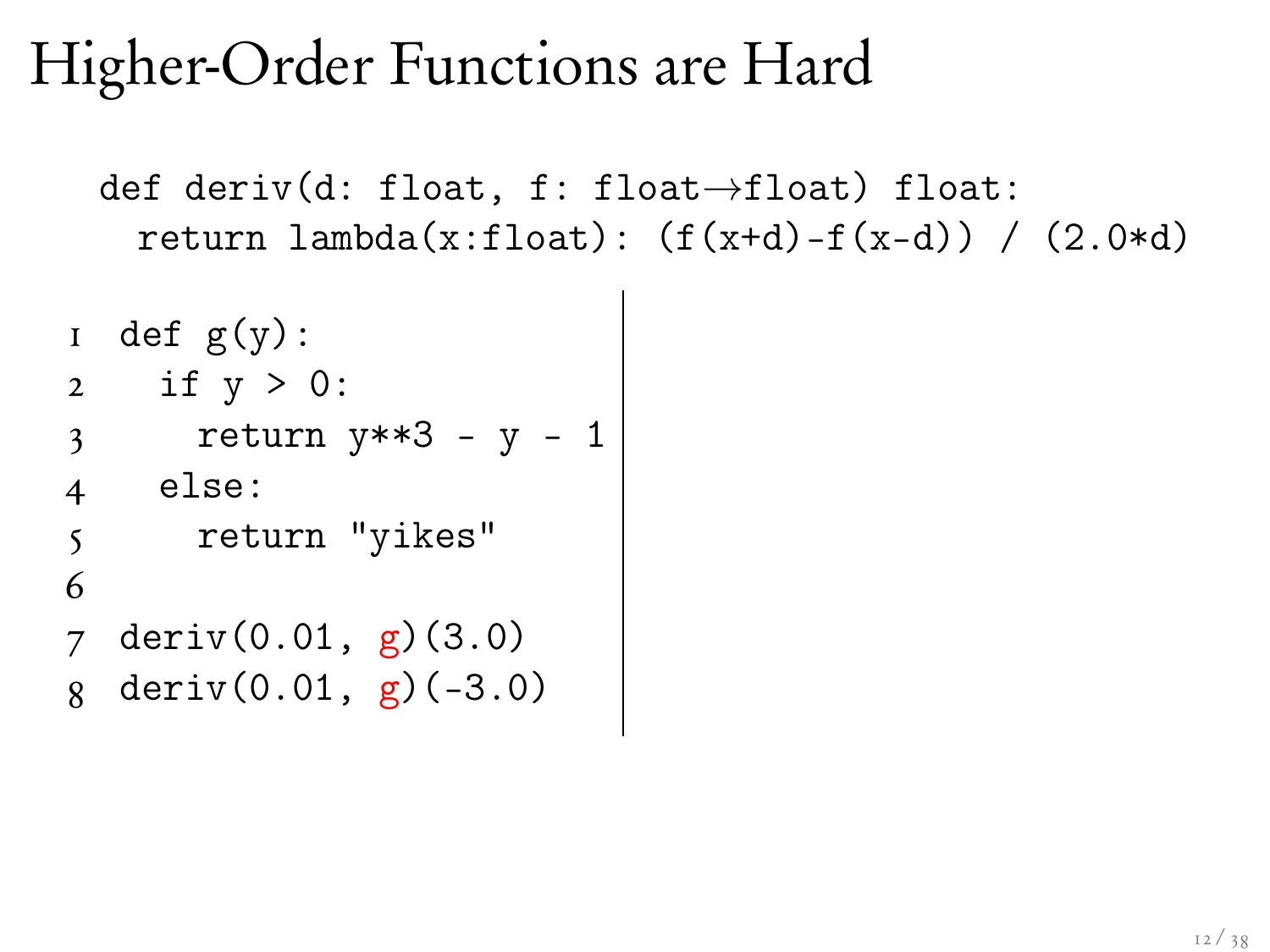## Higher-Order Functions and Blame

def deriv(d: float, f: float $\rightarrow$ float) float: return lambda(x:float):  $(f(x+d)-f(x-d))$  /  $(2.0*d)$ 

 $1$  def  $g(y)$ : 2 if y > 0: 3 return y\*\*3 - y - 1 4 else: 5 return "yikes" 6 7 deriv(0.01, g)(3.0) 8 deriv(0.01, g)(-3.0) Casting a function creates a "wrapper":  $g : \star \to \star \Rightarrow^8 \texttt{float} \to \texttt{float}$  $\longrightarrow$  $\lambda p: \texttt{float.} \begin{array}{c} g(p:\texttt{float} \Rightarrow^8 \star) \\ \vdots \\ g(p:\texttt{float} \Rightarrow^8 \star) \end{array}$  $: \star \Rightarrow^8 \texttt{float}$ 

"yikes" : str  $\Rightarrow \star \Rightarrow^8$  float  $\longrightarrow$  blame g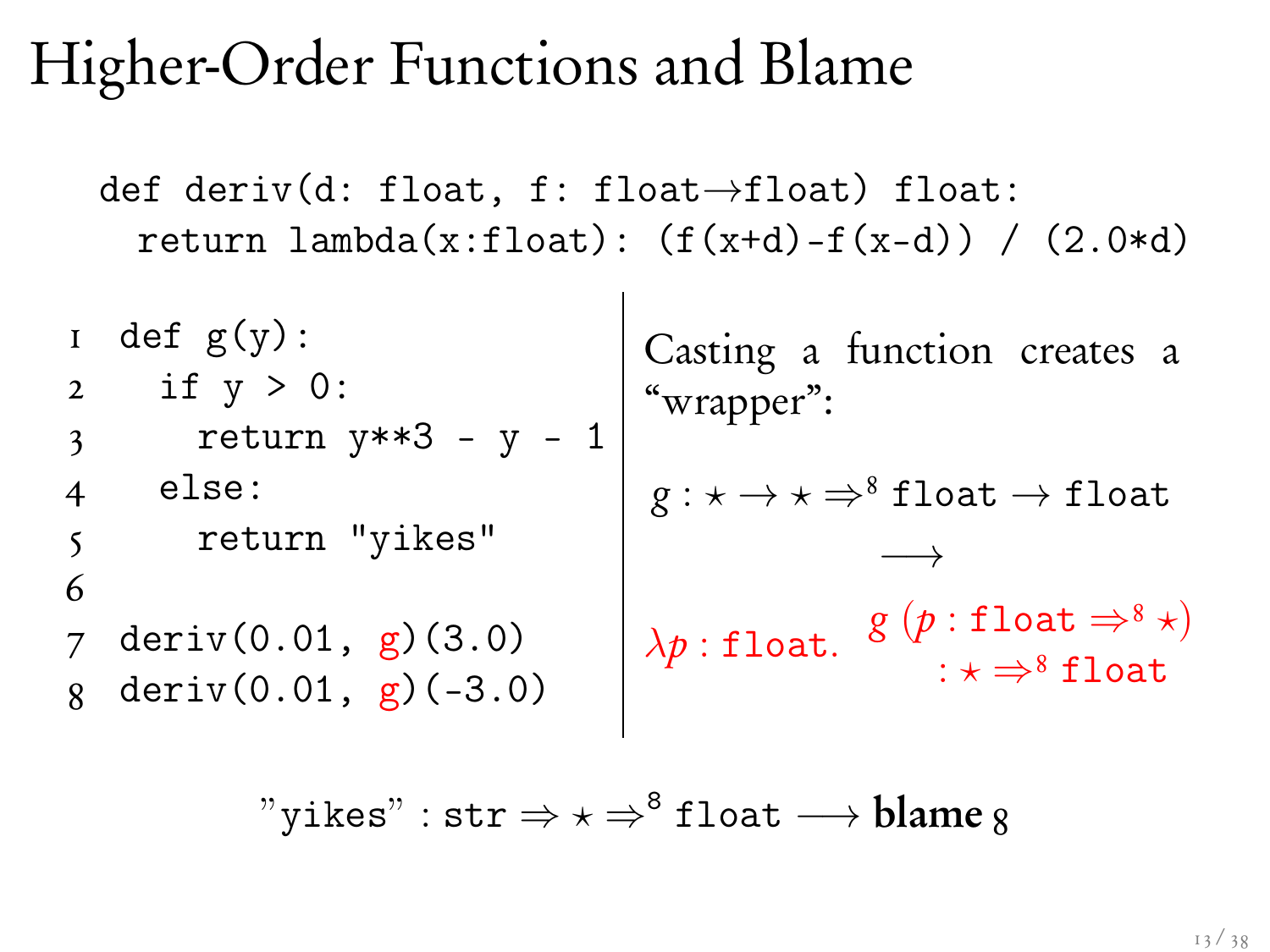*"adding type annotations at random places is unsound" — Matthias Felleisen, PLT Mailing List, June 10, 2008.*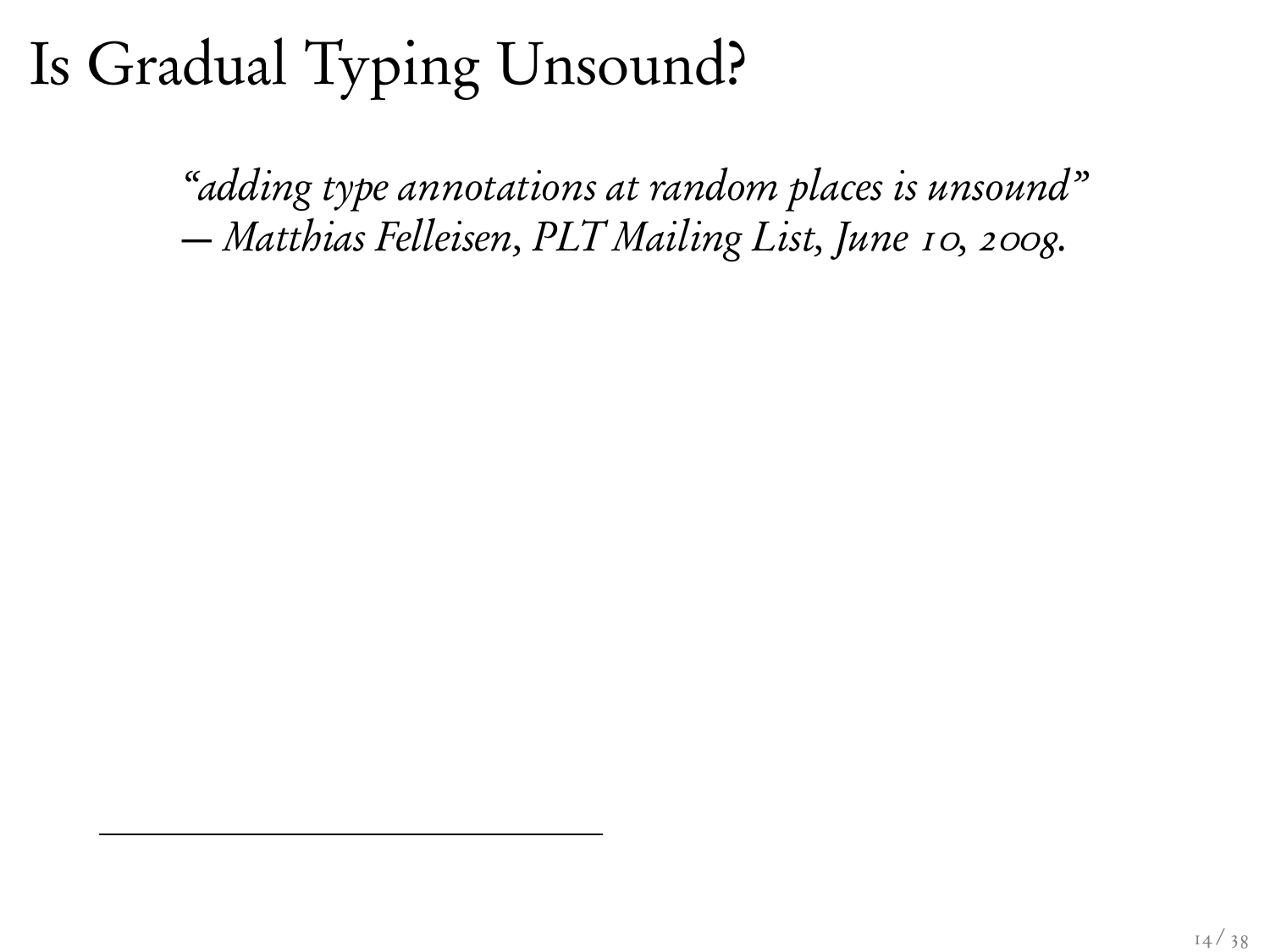*"adding type annotations at random places is unsound" — Matthias Felleisen, PLT Mailing List, June 10, 2008.*

Too weak: If  $\vdash$  *e* : *T*, then either *e* diverges, *e*  $\longrightarrow^* v$  and  $\vdash v$  : *T*, or  $e \longrightarrow^*$  error.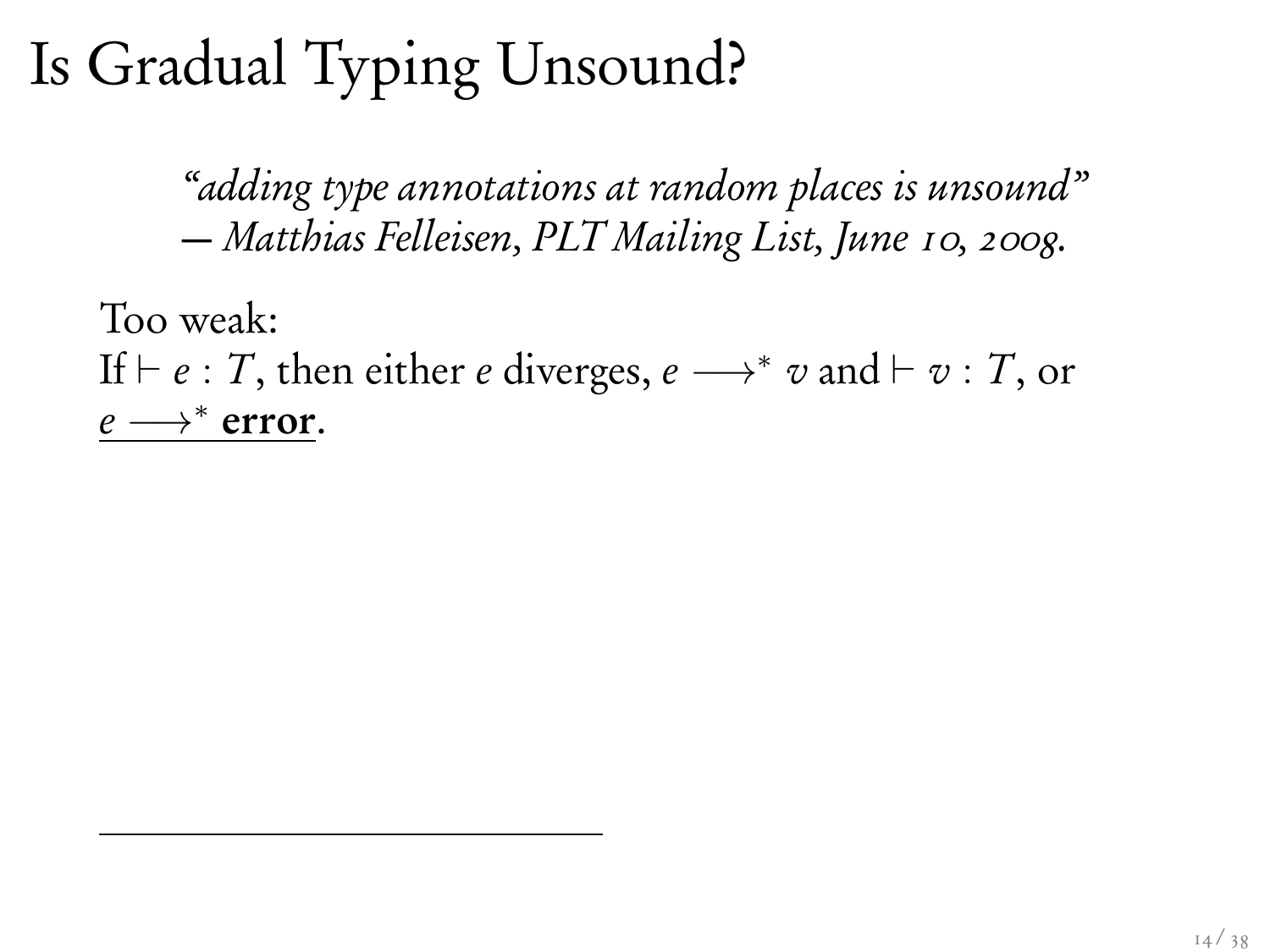*"adding type annotations at random places is unsound" — Matthias Felleisen, PLT Mailing List, June 10, 2008.*

Too weak: If  $\vdash$  *e* : *T*, then either *e* diverges, *e*  $\longrightarrow^* v$  and  $\vdash v$  : *T*, or  $e \longrightarrow^*$  error.

Too strong: If  $\vdash$  *e* : *T*, then either *e* diverges or *e*  $\longrightarrow^* v$  and  $\vdash v : T$ .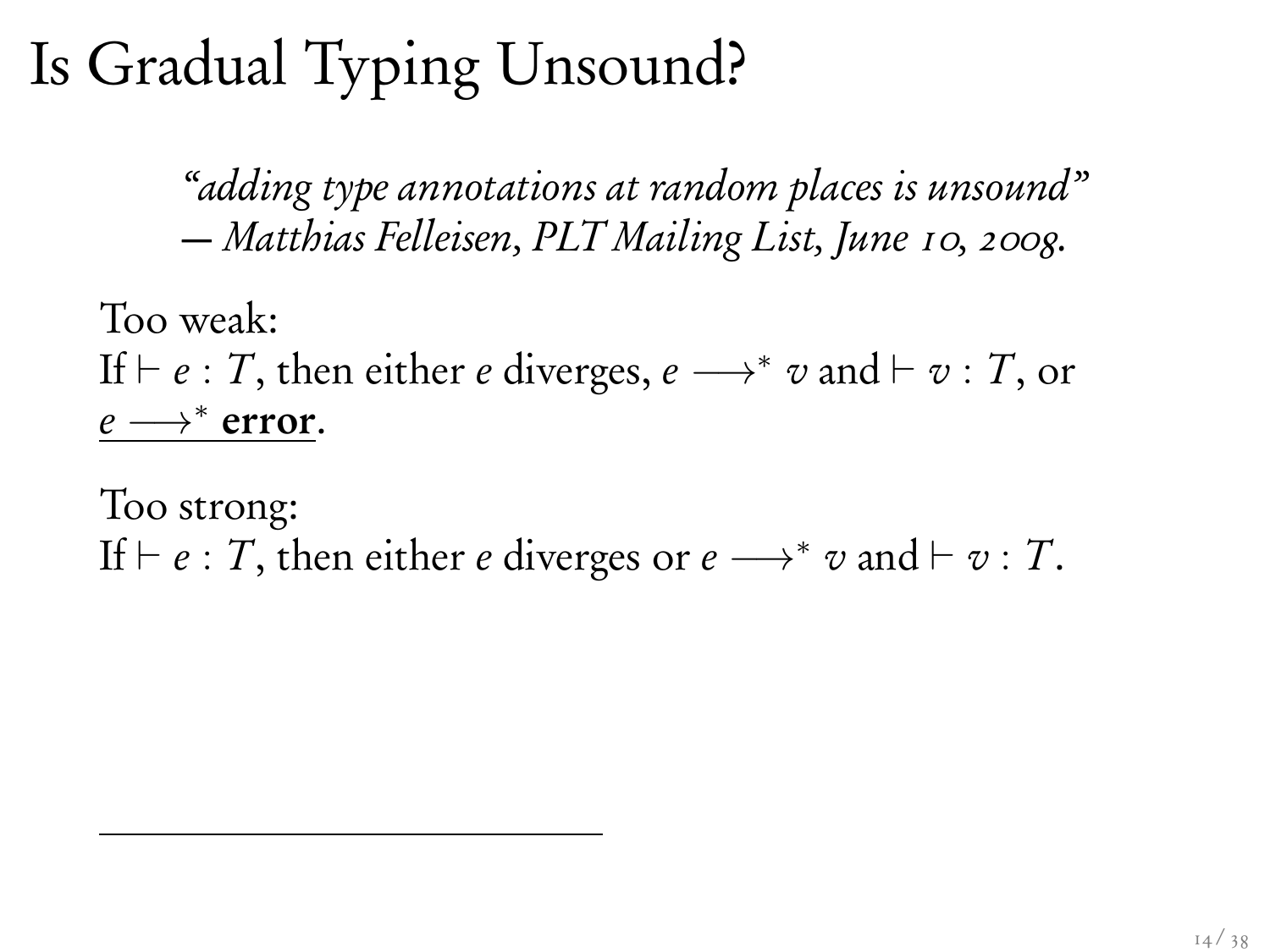*"adding type annotations at random places is unsound" — Matthias Felleisen, PLT Mailing List, June 10, 2008.*

Too weak: If  $\vdash$  *e* : *T*, then either *e* diverges, *e*  $\longrightarrow^* v$  and  $\vdash v$  : *T*, or  $e \longrightarrow^*$  error.

Too strong: If  $\vdash$  *e* : *T*, then either *e* diverges or *e*  $\longrightarrow^* v$  and  $\vdash v : T$ .

Just right: If  $\vdash$  *e* : *T*, then either *e* diverges, *e*  $\longrightarrow^* v$  and  $\vdash v$  : *T*, or  $e \longrightarrow^*$  **blame**  $\ell$  where  $e = C[e': T] \Rightarrow^{\ell} T$ , and  $T \nless \ell : T$ .

3Well-typed Program's Can't be Blamed, Wadler & Findler, ESOP 2009 Exploring the Design Space of H.O. Casts, Siek et al., ESOP 2009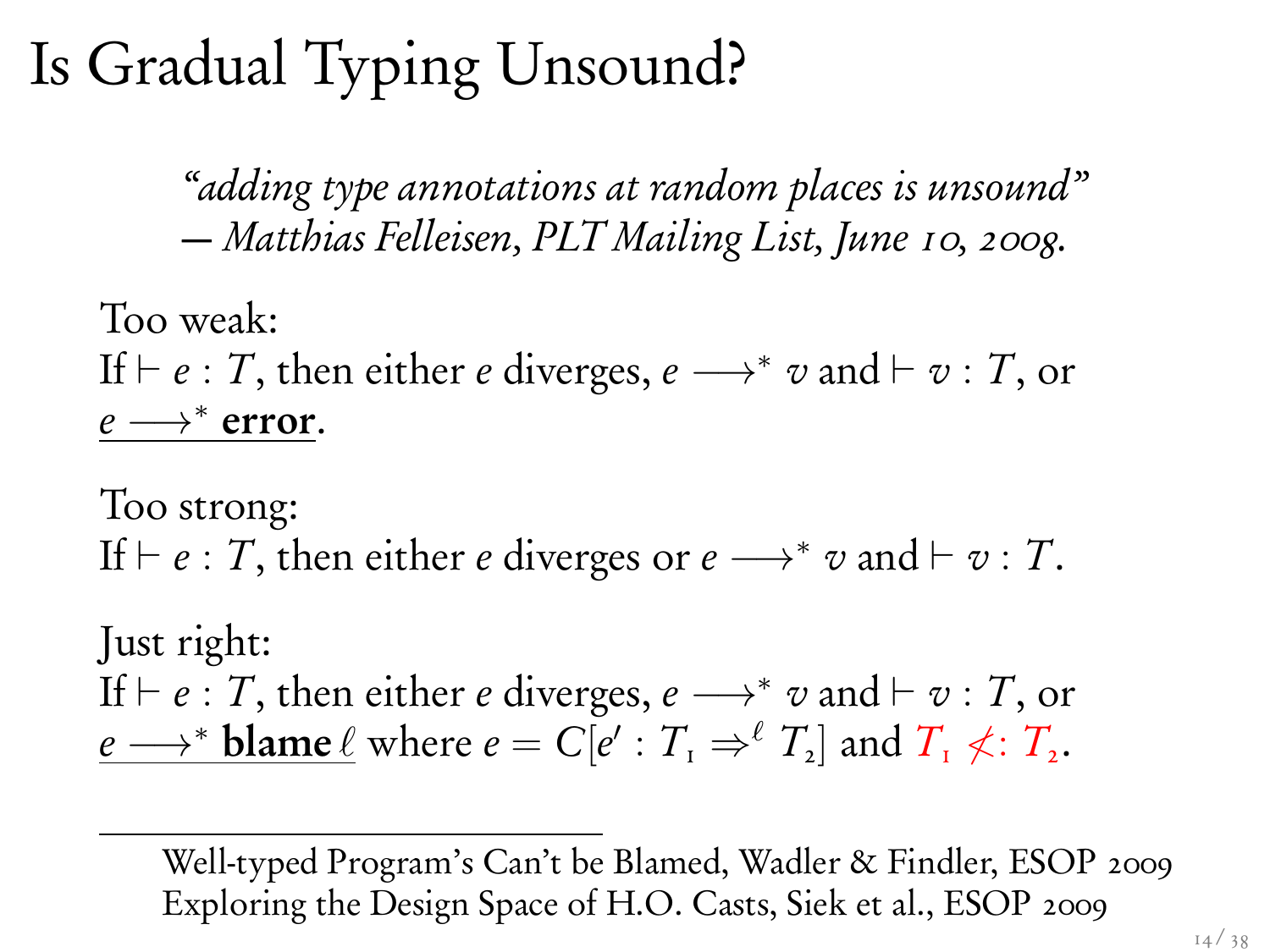## Blame and Subtyping

Wadler & Finder, 2009:

| $\text{int} <: \text{int}$             | $\star < : \star$ | int $\lt$ : $\star$                                                                 |
|----------------------------------------|-------------------|-------------------------------------------------------------------------------------|
| $T<:\star$<br>$\star \to T \lt: \star$ |                   | $T_3 \leq T_1 \quad T_2 \leq T_4$<br>$T_1 \rightarrow T_2 \leq T_3 \rightarrow T_4$ |

Siek, Garcia, & Taha, 2009:

| int <: int                                             | $T \lt: \pm$ |
|--------------------------------------------------------|--------------|
| $T_{\rm a} < T_{\rm I}$ $T_{\rm a} < T_{\rm a}$        |              |
| $T_{1} \rightarrow T_{2} \leq T_{3} \rightarrow T_{4}$ |              |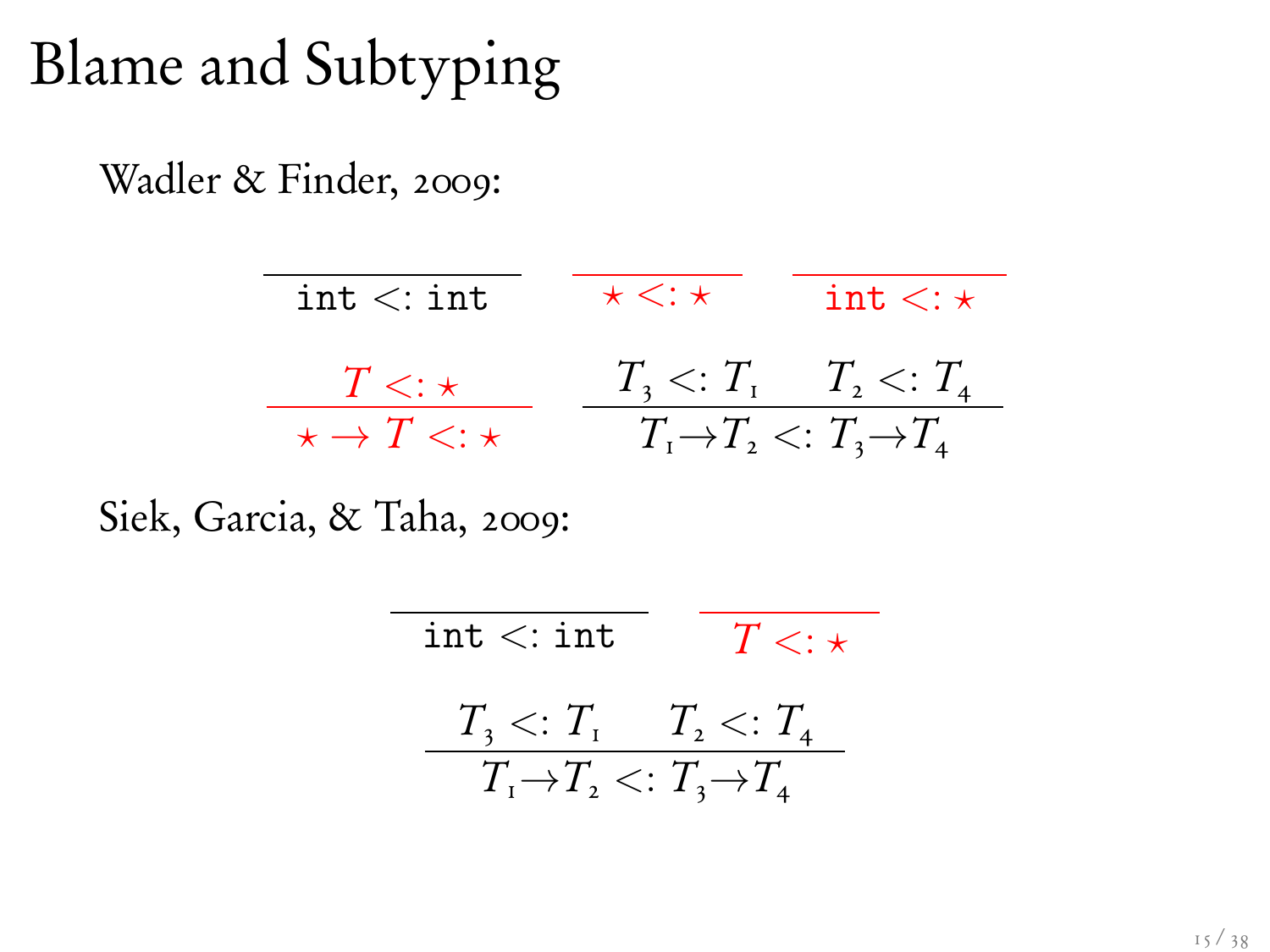But Wrappers are Not Space Efficient

```
def even(n: int, k: \star \rightarrow Bool) Bool:
   if n == 0:
     return k(True)
   else:
     return odd(n - 1, k)def odd(n: int, k: Bool\rightarrowBool) Bool:
   if n == 0:
     return k(False)
   else:
     return even(n - 1, k)
```
5Space-Efficient Gradual Typing. Herman, et al., TFP 2006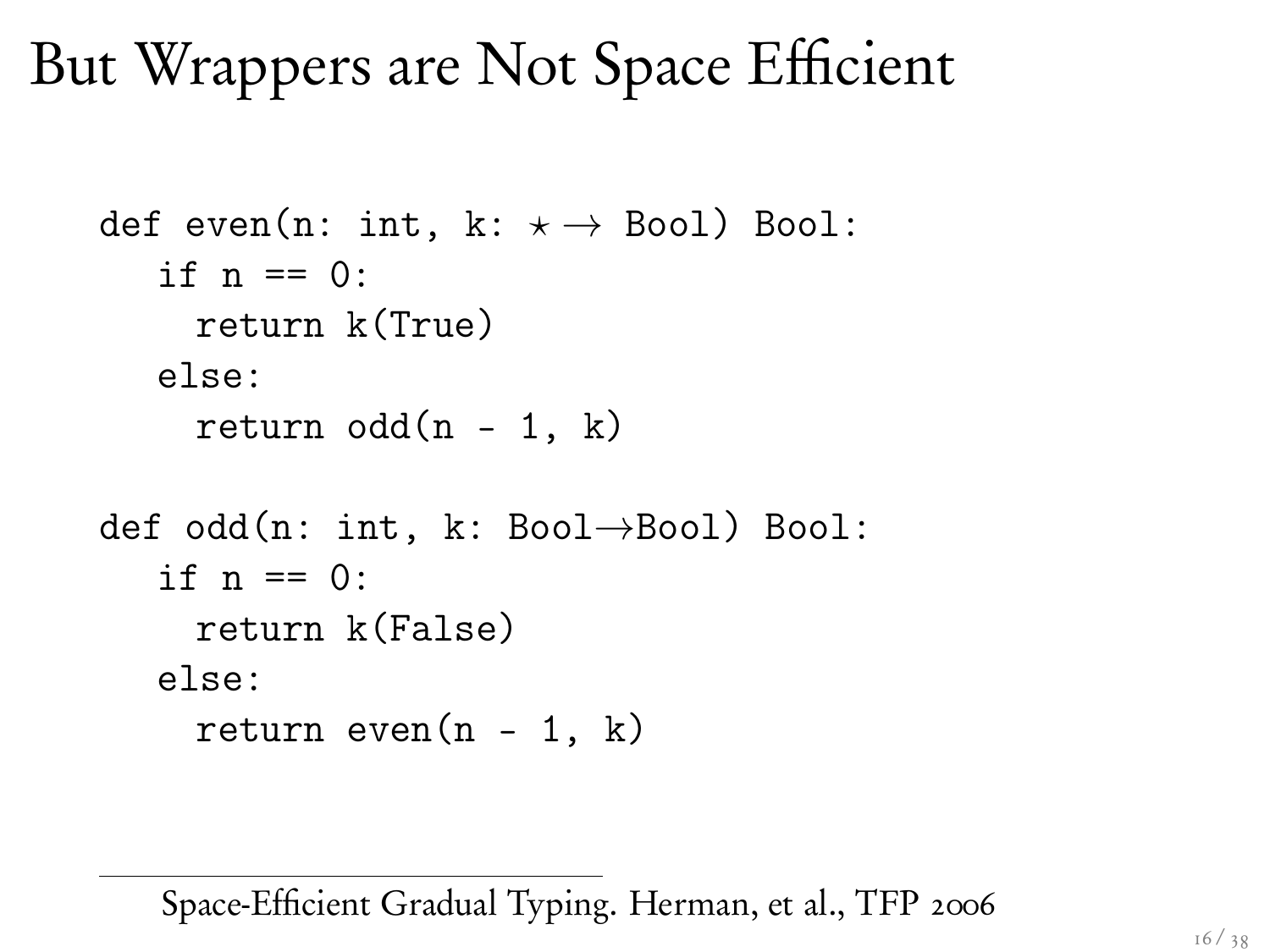## Toward Efficient Casts: Reified Wrappers

Regular wrappers:

 $v ::= \ldots \mid \lambda x : T.e$  $v: T_{1} \rightarrow T_{2} \Rightarrow T_{3} \rightarrow T_{4} \longrightarrow \lambda x: T_{3} (v(x: T_{3} \Rightarrow T_{1})) : T_{2} \Rightarrow T_{4}$  $\downarrow$ 

Reified wrappers:

 $v ::= \ldots | \lambda x : T \cdot e | v : T_{1} \rightarrow T_{2} \Rightarrow T_{3} \rightarrow T_{4}$  $(v_1 : T_1 \rightarrow T_2 \Rightarrow T_2 \rightarrow T_4)$   $v_2 \rightarrow (v_1 (v_2 : T_3 \Rightarrow T_4)) : T_2 \Rightarrow T_4$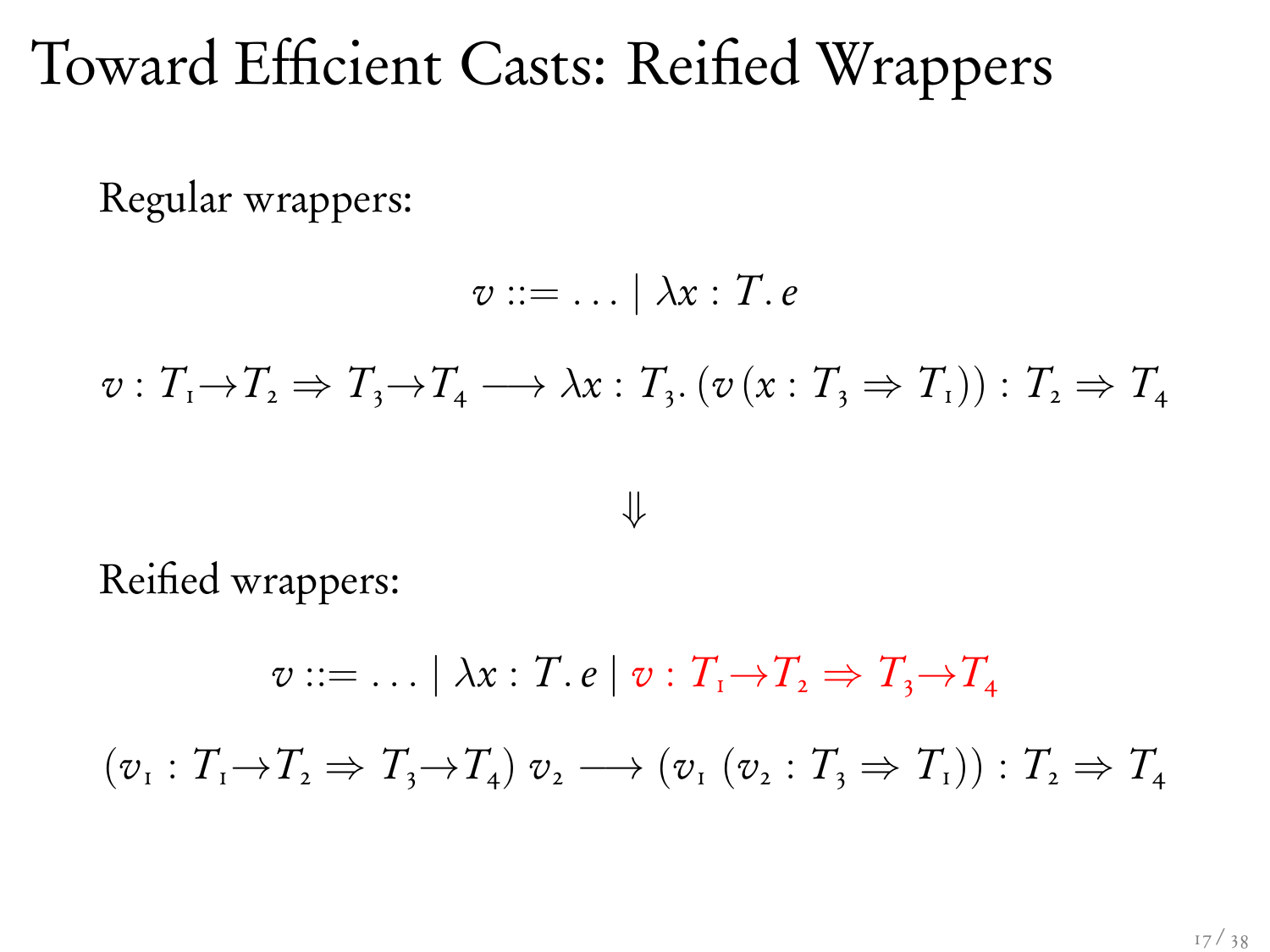## Compressing a Sequence of Casts6

 $v: \qquad \star \to \star$  $\Rightarrow$   $\star \rightarrow$  str  $\rightarrow \star$  $\Rightarrow$  int  $\rightarrow \star \rightarrow \star$  $\Rightarrow$   $\star \rightarrow \star \rightarrow \text{int}$  $v:$   $\forall x \leftrightarrow x$ <br> $\Rightarrow$   $\text{int} \rightarrow \text{s}$  $\Rightarrow$  int  $\rightarrow$  str  $\rightarrow$  int<br> $\Rightarrow$   $\star$   $\rightarrow$   $\star$   $\rightarrow$  int  $\star \rightarrow \star \rightarrow \text{int}$ 

Define an information ordering:

$$
\frac{}{\star \sqsubseteq T} \quad \frac{}{\text{int }\sqsubseteq \text{int} \quad \text{str }\sqsubseteq \text{str} \quad T_{1} \sqsubseteq T_{3} \quad T_{2} \sqsubseteq T_{4} \quad}
$$

Take the least upper bound to obtain a "triple":

$$
e: T_1 \Rightarrow T_2 \Rightarrow \cdots \Rightarrow T_{n-1} \Rightarrow T_n
$$

$$
e: T_1 \Rightarrow \sqcup \{T_2, \ldots, T_{n-1}\} \Rightarrow T_n
$$



Threesomes, with and without blame. Siek & Wadler, POPL 2010.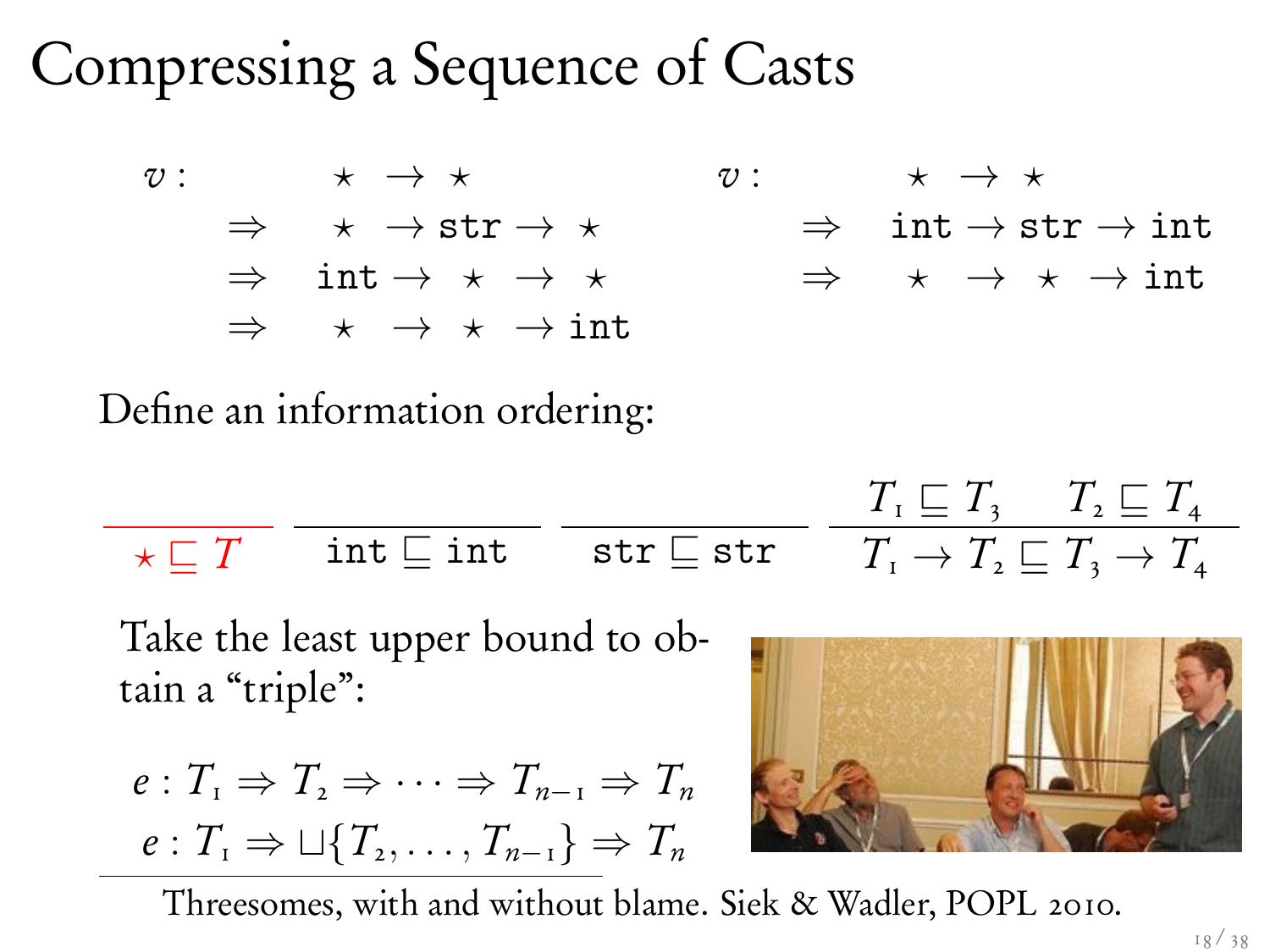Space Efficiency

Notation: *|e|* erases the casts from *e*.

Theorem (Space Efficiency) For any program *e* there is a constant factor *c* such that if  $e \longmapsto^* e'$ , then  $size(e') \leq c \cdot size(|e'|)$ .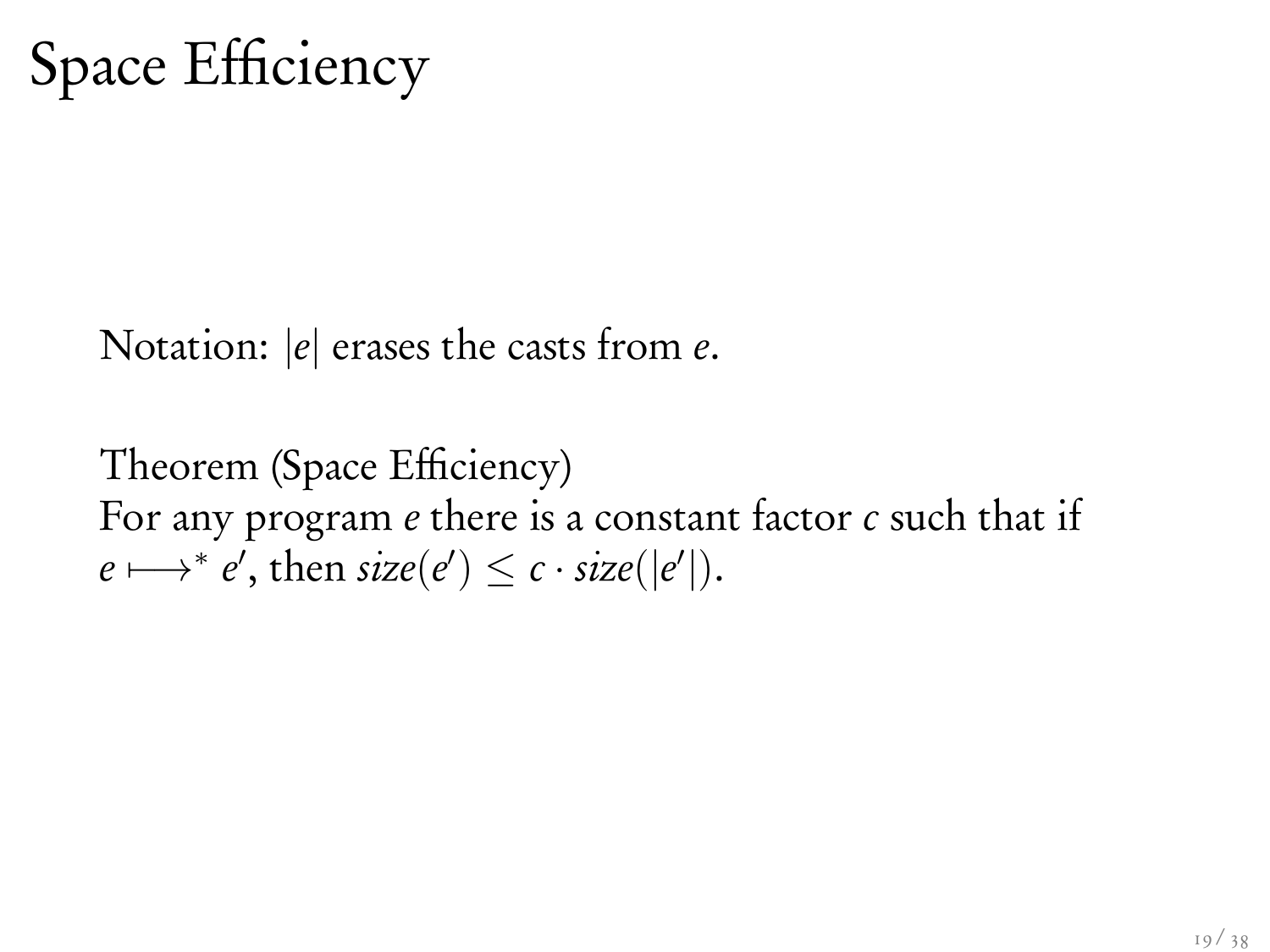## Overview

## Gradual Typing:

- $\triangleright$  Basics
- $\blacktriangleright$  History
- $\blacktriangleright$  Functions
- $\triangleright$  Objects
- $\triangleright$  Generics
- $\blacktriangleright$  Mutable State
- $\blacktriangleright$  The Future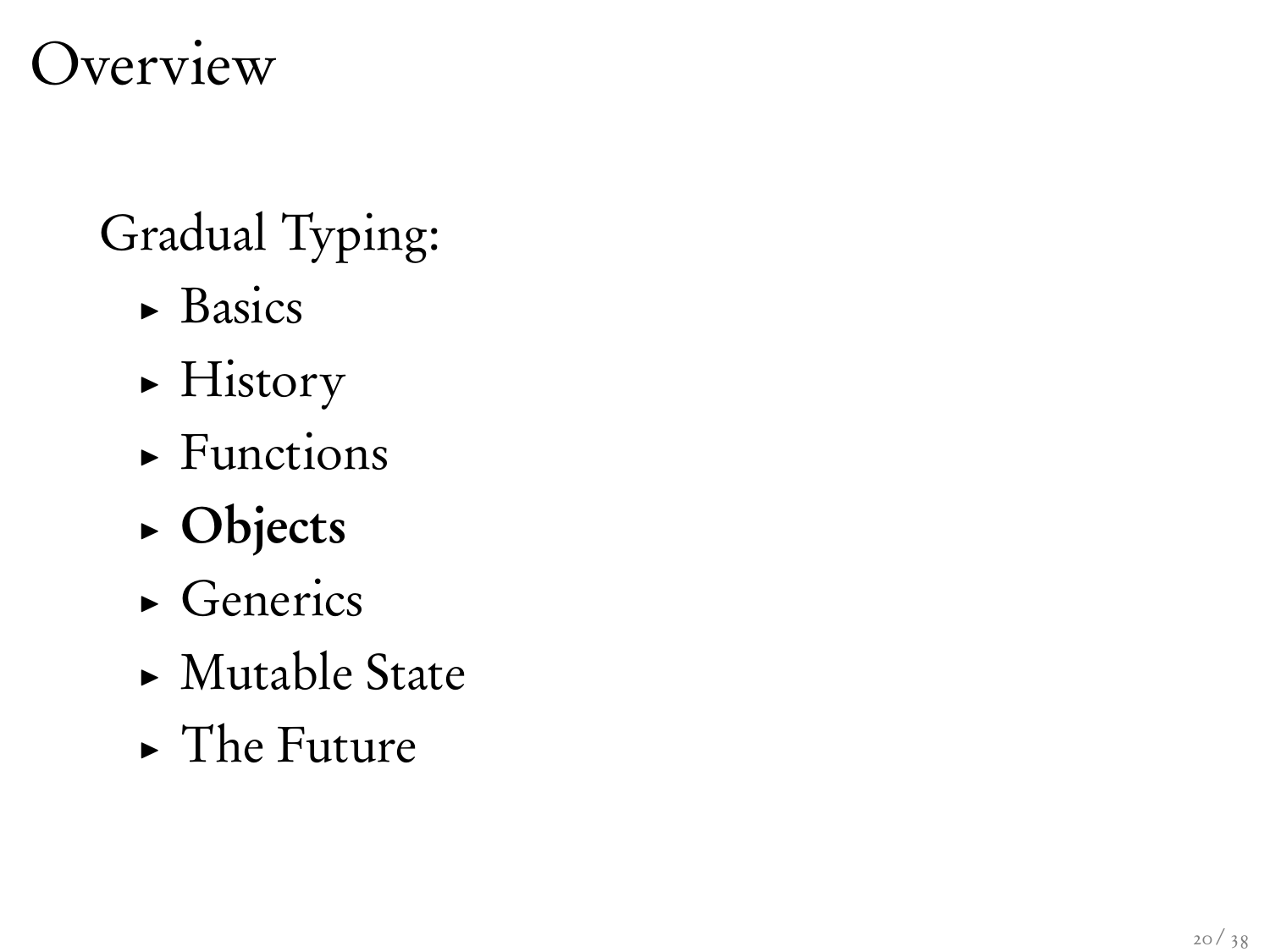## Gradual Typing and Subtyping

At the heart of most OO languages is a subsumption rule:

$$
\frac{\Gamma \vdash e : T_1 \quad T_1 <: T_2}{\Gamma \vdash e : T_2}
$$

Thatte's early attempt at gradual typing didn't use consistency but instead put the dynamic type at the top and bottom of the subtyping relation.

$$
T<:\star\qquad \star<:T
$$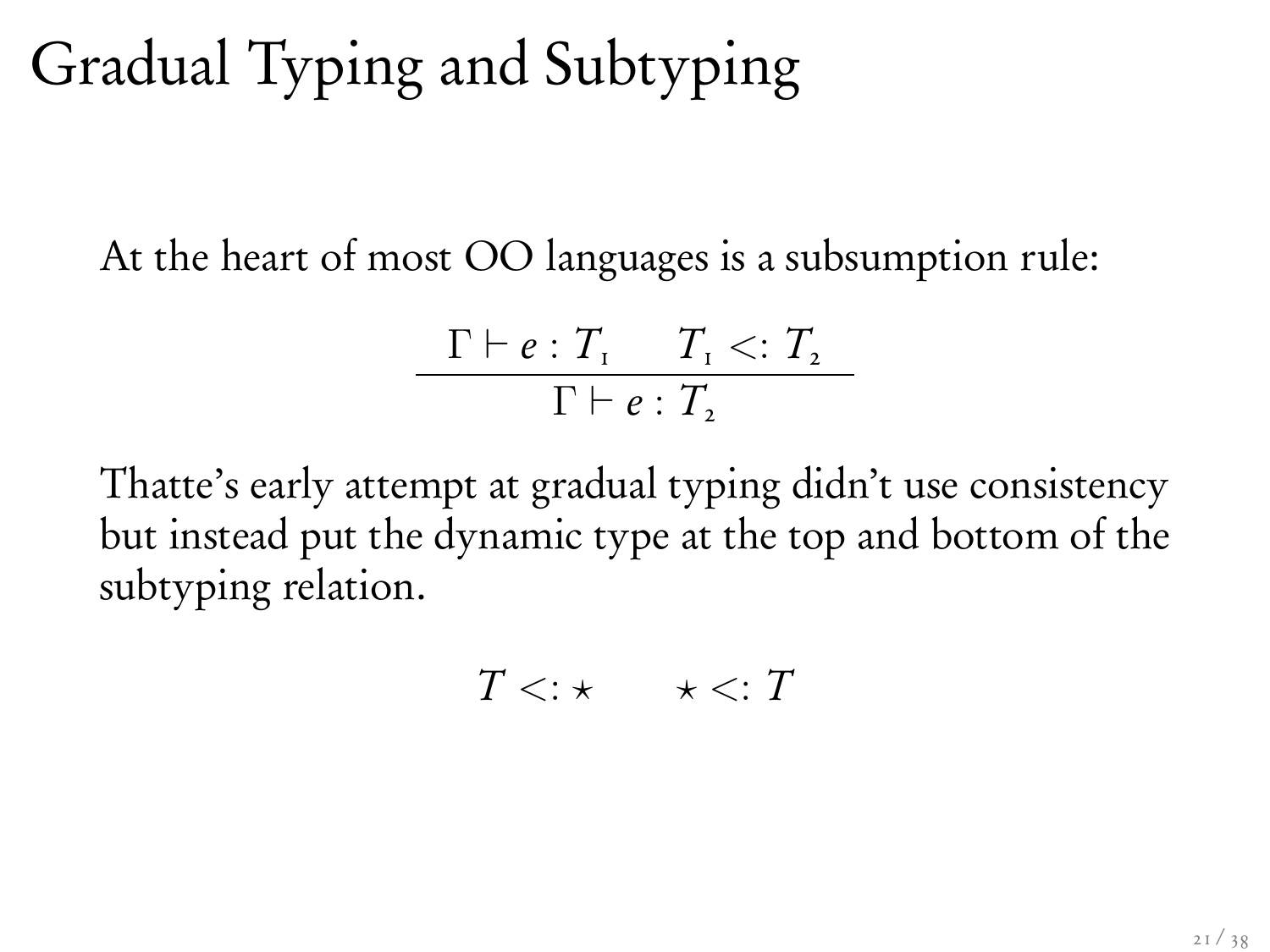## The Problem with Subtyping

Subtyping is transitive, so we have:

$$
\frac{\texttt{str} < \div \times \div \div \texttt{int}}{\texttt{str} < \div \texttt{int}}
$$

In general, for *any types*  $T_1$  and  $T_2$  we have  $T_1 \leq T_2$ .

So the type checker accepts all programs! (Even ones that get stuck.)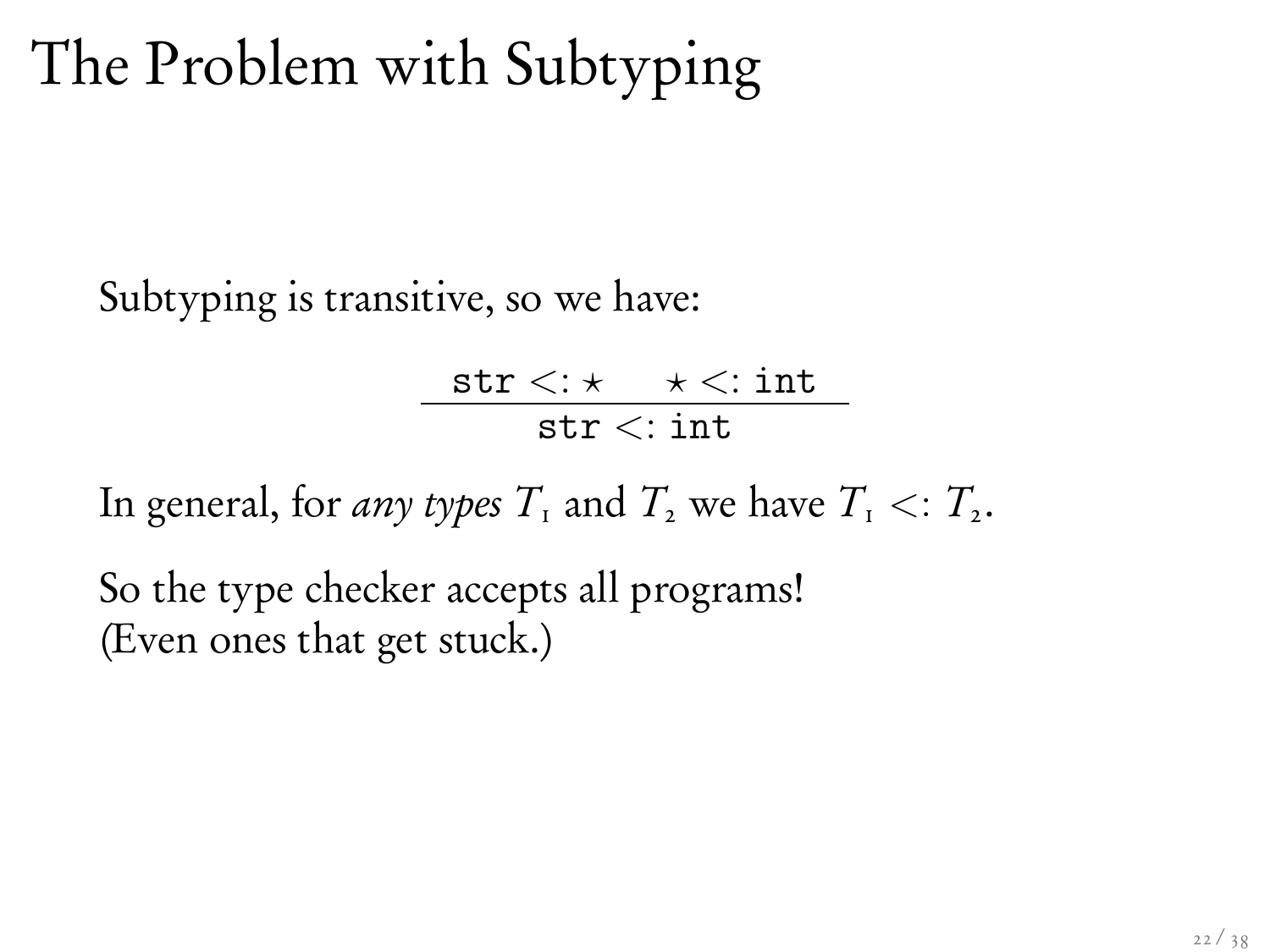## Consistency and Subtyping are Orthogonal

Let subtyping deal with object types:

 $[k_i : T_i \stackrel{i \in 1..n+m}{\sim}] \lt: [l_i : T_i \stackrel{i \in 1..n}{\sim}] \qquad \star \lt: \star$ 

Let consistency deal with the dynamic type:

 $T \sim \star$   $\star \sim T$ 

Include the subsumption rule

$$
\frac{\Gamma \vdash e : T_1 \quad T_1 <: T_2}{\Gamma \vdash e : T_2}
$$

and use consistency instead of equality:

$$
\frac{\Gamma \vdash e_{1} : T_{1} \to T_{3} \qquad \Gamma \vdash e_{2} : T_{2} \qquad T_{1} \sim T_{2}}{\Gamma \vdash e_{1} e_{2} : T_{3}}
$$

7Gradual Typing for Objects, Siek and Taha, ECOOP 2007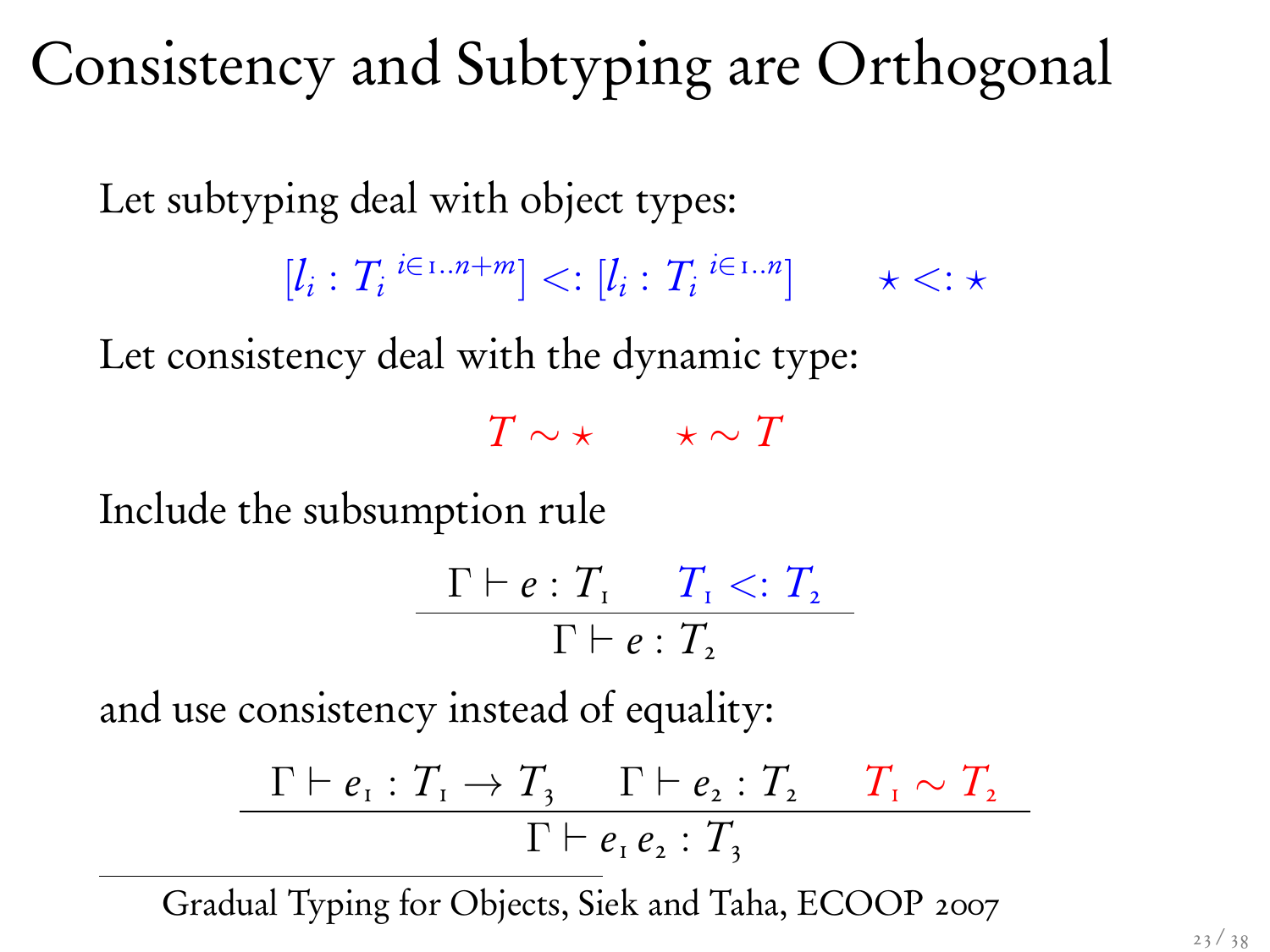## An Algorithmic Type System

The usual trick is to remove the subsumption rule and use subtyping in place of equality.

$$
\frac{\Gamma \vdash e_{\scriptscriptstyle 1}: T_{\scriptscriptstyle 1} \rightarrow T_{\scriptscriptstyle 3}}{\Gamma \vdash e_{\scriptscriptstyle 1} e_{\scriptscriptstyle 2}: T_{\scriptscriptstyle 3}} \quad T_{\scriptscriptstyle 2} <: T_{\scriptscriptstyle 1} \n\frac{\Gamma \vdash e_{\scriptscriptstyle 1} e_{\scriptscriptstyle 2}: T_{\scriptscriptstyle 3}}{\Gamma \vdash e_{\scriptscriptstyle 1} e_{\scriptscriptstyle 2}: T_{\scriptscriptstyle 3}}
$$

but for gradual typing, this would look like

$$
\frac{\Gamma \vdash e_{\scriptscriptstyle{1}} : T_{\scriptscriptstyle{1}} \to T_{\scriptscriptstyle{3}} \qquad \Gamma \vdash e_{\scriptscriptstyle{2}} : T_{\scriptscriptstyle{2}} \qquad T_{\scriptscriptstyle{2}} <: T_{\scriptscriptstyle{1}}' \qquad T_{\scriptscriptstyle{1}}' \sim T_{\scriptscriptstyle{1}}}{\Gamma \vdash e_{\scriptscriptstyle{1}} e_{\scriptscriptstyle{2}} : T_{\scriptscriptstyle{3}}}
$$

which is not syntax directed. We need a relation that composes the two:

$$
\frac{\Gamma \vdash e_{\scriptscriptstyle{1}} : T_{\scriptscriptstyle{1}} \to T_{\scriptscriptstyle{3}} \qquad \Gamma \vdash e_{\scriptscriptstyle{2}} : T_{\scriptscriptstyle{2}} \quad T_{\scriptscriptstyle{2}} \lesssim T_{\scriptscriptstyle{1}}}{\Gamma \vdash e_{\scriptscriptstyle{1}} e_{\scriptscriptstyle{2}} : T_{\scriptscriptstyle{3}}}
$$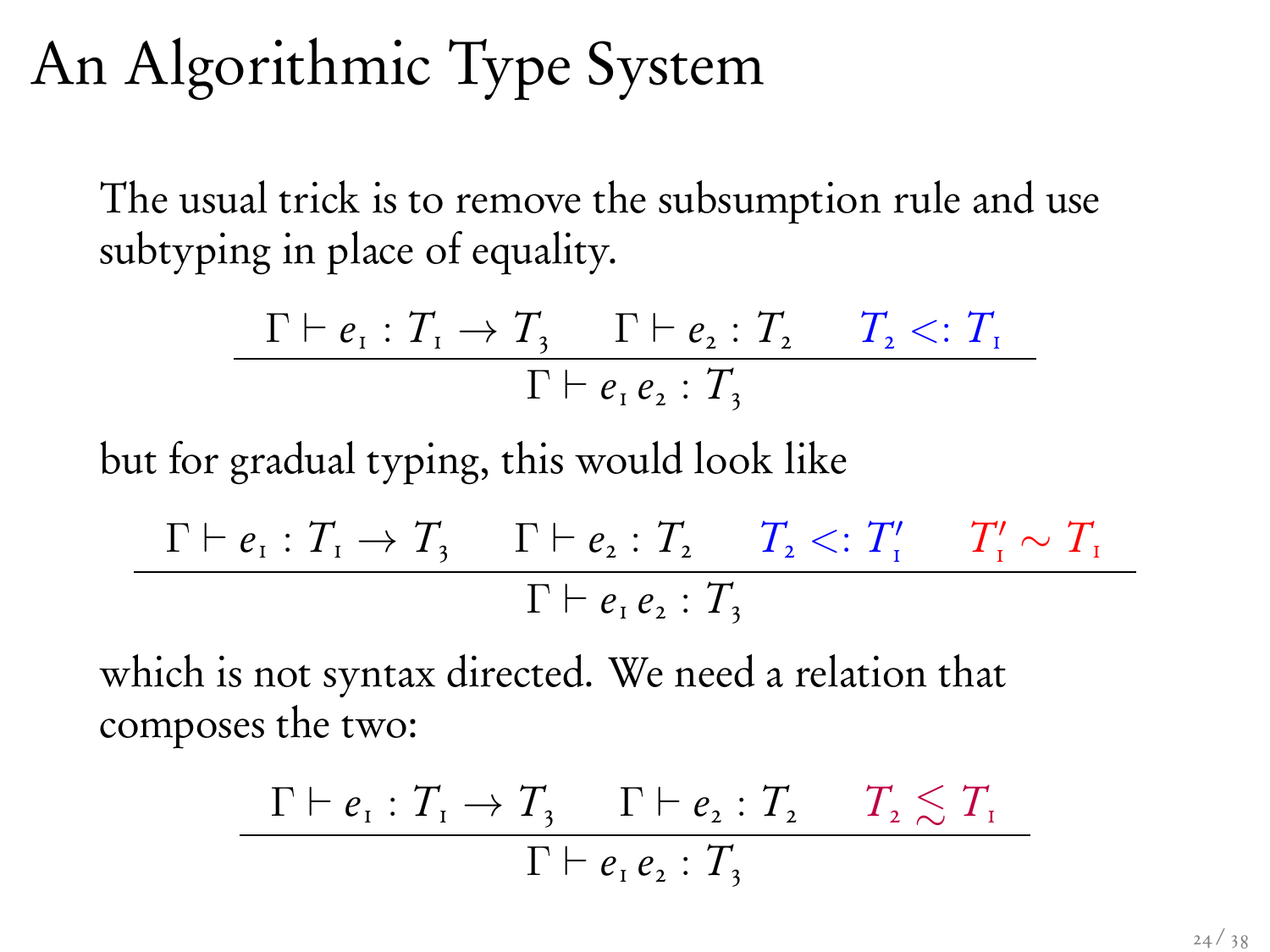## Consistent-Subtyping

$$
\begin{array}{c|c}\n\hline\n\overline{T \lesssim \star} & \overline{\star \lesssim T} \\
\hline\n\text{int} \lesssim \text{int} & \text{str} \lesssim \text{str} \\
\hline\nT_3 \lesssim T_1 & T_2 \lesssim T_4 & T_i \lesssim T'_i & \forall i \in 1..n \\
\hline\nT_1 \rightarrow T_2 \lesssim T_3 \rightarrow T_4 & [l_i : T_i \stackrel{i \in 1..n+m}{}] \lesssim [l_i : T'_i \stackrel{i \in 1..n}{}] \\
\hline\n\end{array}
$$

(This is a more direct definition than the one I gave in *Gradual Typing for Objects*.)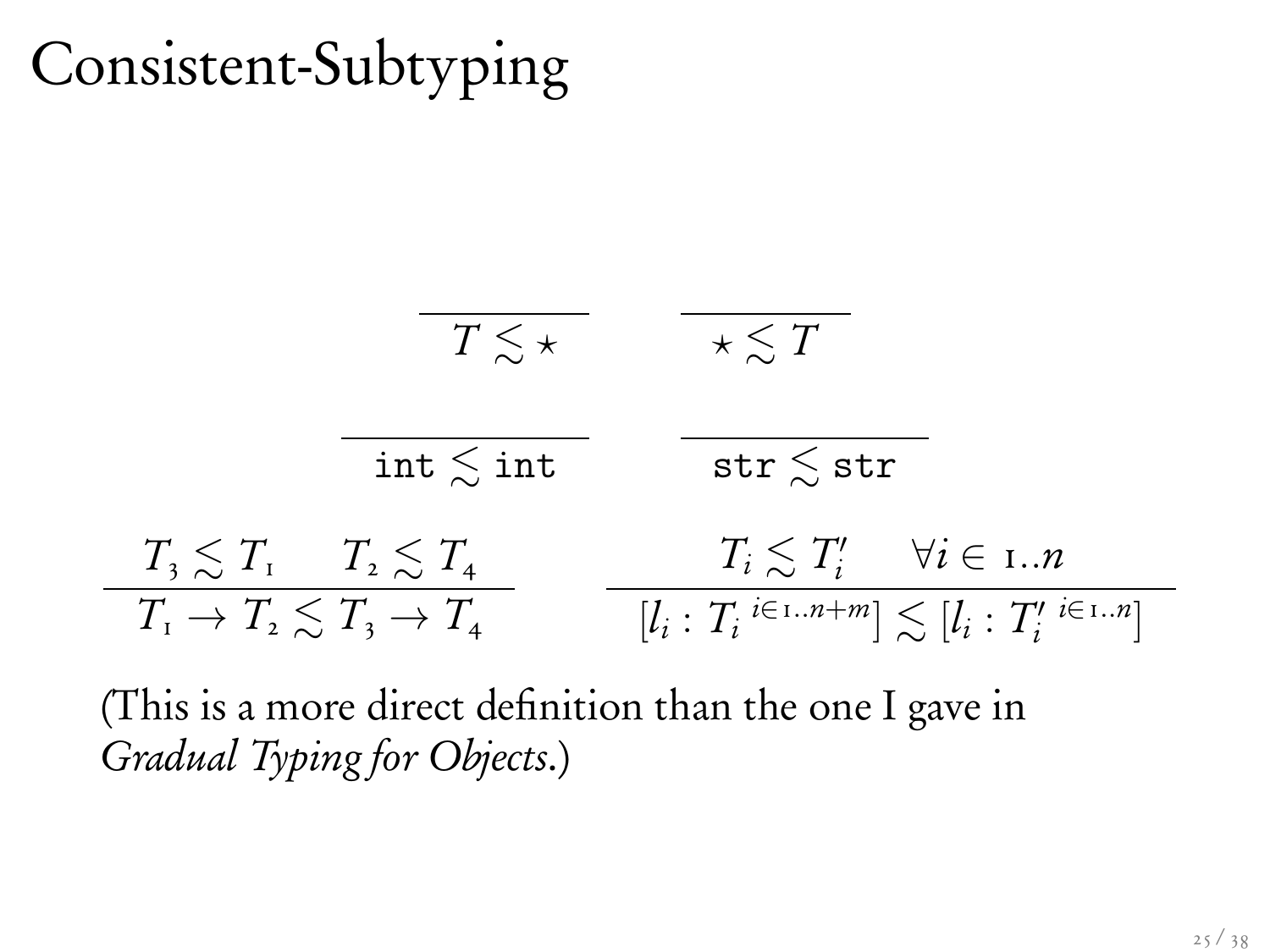## Overview

## Gradual Typing:

- $\triangleright$  Basics
- $\blacktriangleright$  History
- $\blacktriangleright$  Functions
- $\triangleright$  Objects
- $\triangleright$  Generics
- $\blacktriangleright$  Mutable State
- $\blacktriangleright$  The Future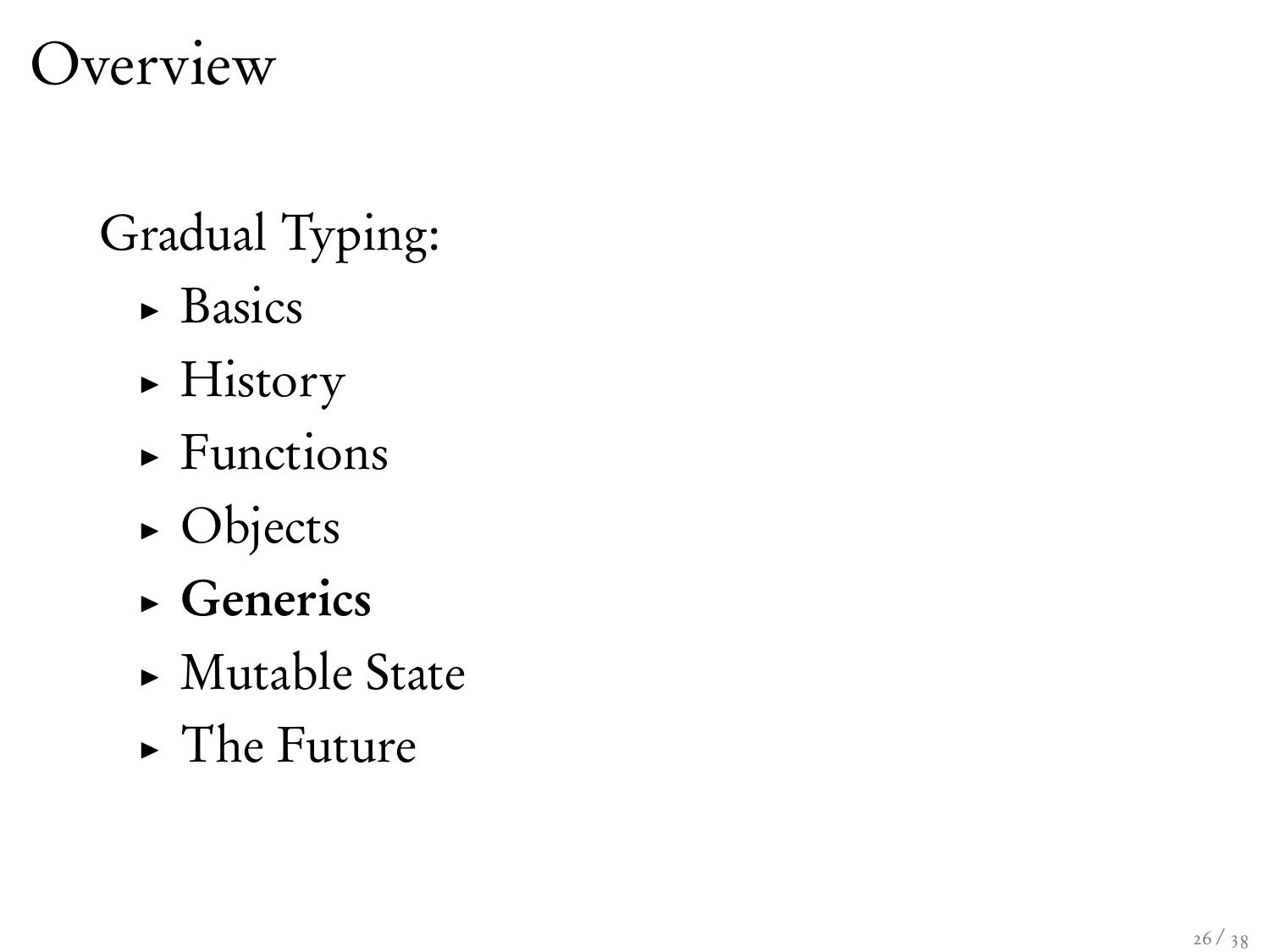# Gradual Typing & Polymorphism

Review of System F:

$$
T ::= ... | \forall X.\,T
$$
  

$$
e ::= ... | \Lambda X.\,e | e[T]
$$

$$
(\Lambda X.\,e)[T] \longrightarrow e[X\!:=\!T]
$$

$$
\frac{\Gamma, X \vdash e : T}{\Gamma \vdash \Lambda X. e : \forall X. T} \quad \frac{\Gamma \vdash e : \forall X. T_{\mathfrak{r}}}{\Gamma \vdash e[T_{2}] : T_{\mathfrak{r}}[X := T_{2}]}
$$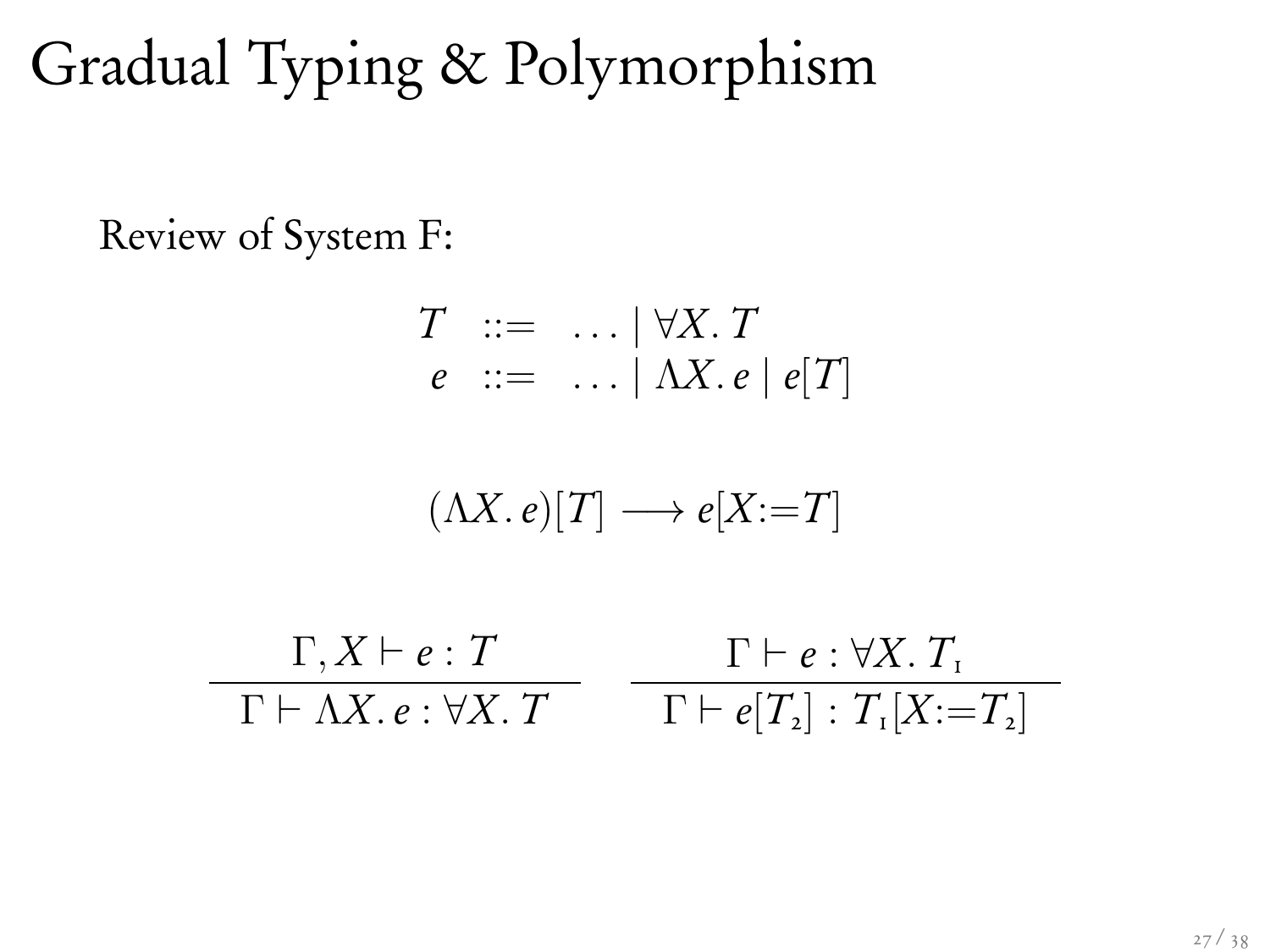## Parametric Polymorphism (Generics)

Ahmed, Findler, and Wadler proposed a design at STOP 2009.

Their goals:

 $\blacktriangleright$  Seamless interoperability.

$$
v : (\forall X. S) \Rightarrow T \longrightarrow v[\star] : S[X:=\star] \Rightarrow T
$$
  

$$
v : S \Rightarrow (\forall X. T) \longrightarrow \Lambda X. (v : S \Rightarrow T)
$$

- $\triangleright$  Retain relational parametricity (i.e., theorems for free).
- $\triangleright$  Provide a natural subtyping relation and blame theorem.

I helped refine the design for the POPL 2011 paper.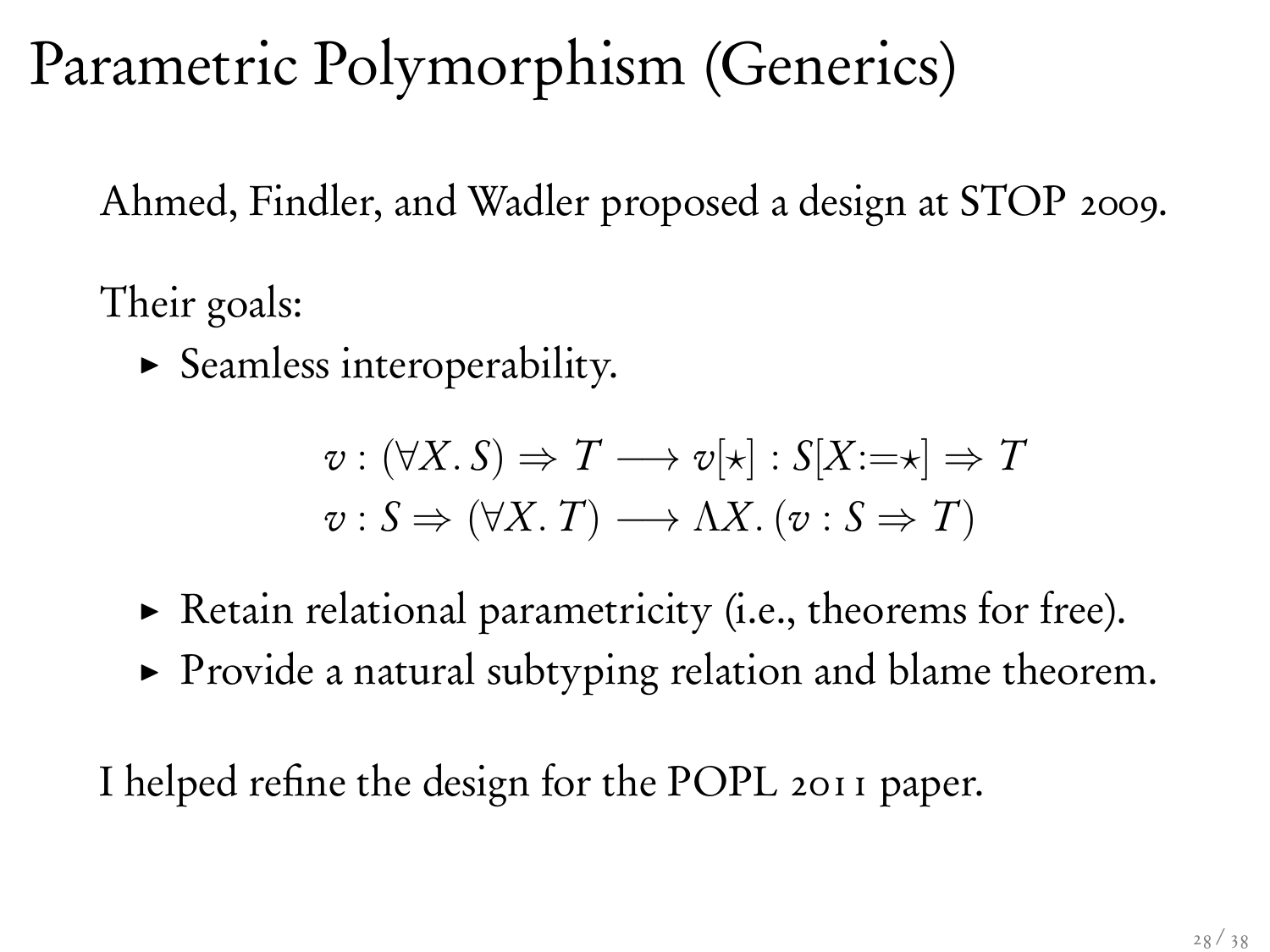## Challenges to Parametricity

$$
K^{\star} = (\lambda x : \star \cdot \lambda y : \star \cdot x) : \star \to \star \to \star \Rightarrow \star
$$

Consider two casts:

$$
K^* : \star \Rightarrow^m \forall X. \forall Y. X \to Y \to X
$$

$$
K^* : \star \Rightarrow^{\ell} \forall X. \forall Y. X \to Y \to Y
$$

The second cast should lead to a cast failure. But a naive semantics lets it go through.

$$
(K^* : \star \Rightarrow^{\ell} \forall X. \forall Y. X \to Y \to Y)[\text{int}][\text{int}] 23
$$
  
\n
$$
\longrightarrow^* (K^* : \star \Rightarrow^{\ell} \text{int} \to \text{int} \to \text{int}) 23
$$
  
\n
$$
\longrightarrow^* 2 : \text{int} \Rightarrow \star \Rightarrow^{\ell} \text{int}
$$
  
\n
$$
\longrightarrow 2
$$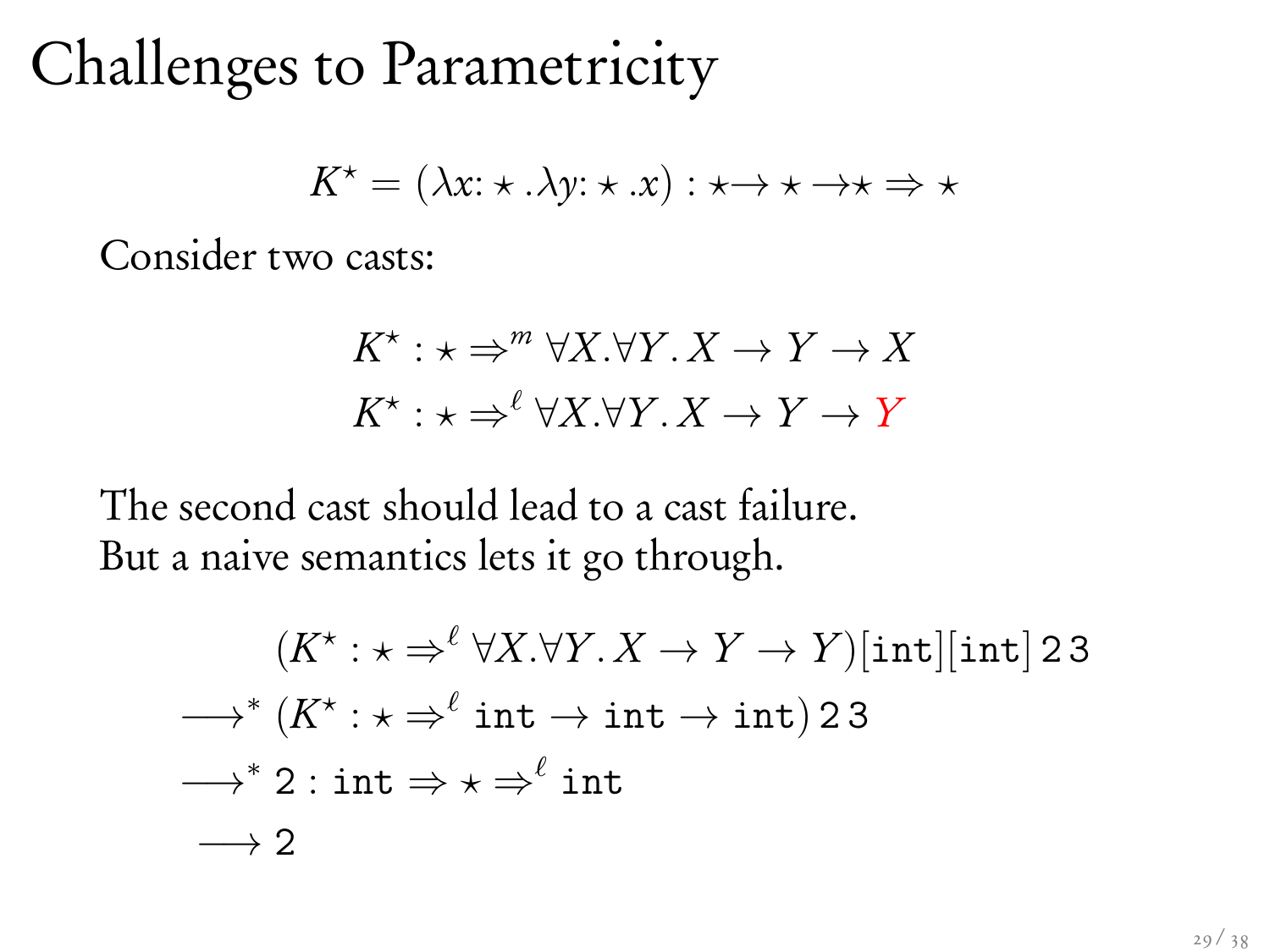## Enforcement of Parametricity

$$
(K^* : \star \Rightarrow^{\ell} \forall X. \forall Y. X \to Y \to X)[\text{int}][\text{int}] 2 3
$$
  
\n
$$
\longrightarrow^* (\nu X := \text{int.} \nu Y := \text{int.} K^* : \star \Rightarrow^{\ell} X \to Y \to X) 2 3
$$
  
\n
$$
\longrightarrow^* (\nu X := \text{int.} \nu Y := \text{int.} 2 : X \to \star \Rightarrow^{\ell} X)
$$
  
\n
$$
\longrightarrow 2
$$

$$
(K^* : \star \Rightarrow^{\ell} \forall X. \forall Y. X \to Y \to Y)[\text{int}][\text{int}] 2 3
$$
  
\n
$$
\longrightarrow^* (\nu X := \text{int.} \nu Y := \text{int.} K^* : \star \Rightarrow^{\ell} X \to Y \to Y) 2 3
$$
  
\n
$$
\longrightarrow^* (\nu X := \text{int.} \nu Y := \text{int.} 2 : X \Rightarrow \star \Rightarrow^{\ell} Y)
$$
  
\n
$$
\longrightarrow \text{blame } \ell
$$

This mechanism "should" work, but the parametricity theorem is an open problem.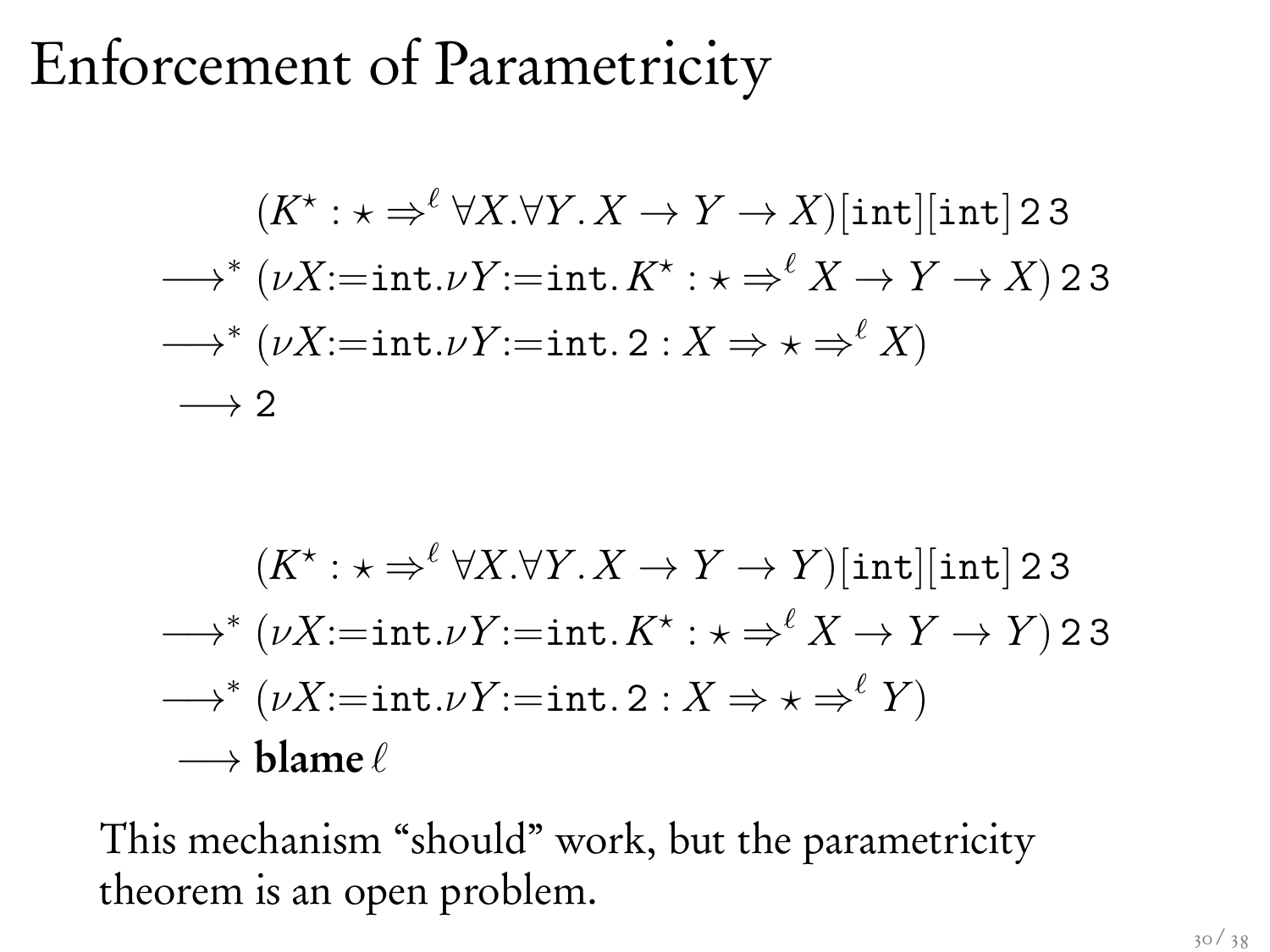## Overview

## Gradual Typing:

- $\triangleright$  Basics
- $\blacktriangleright$  History
- $\blacktriangleright$  Functions
- $\triangleright$  Objects
- $\triangleright$  Generics
- $\triangleright$  Mutable State
- $\blacktriangleright$  The Future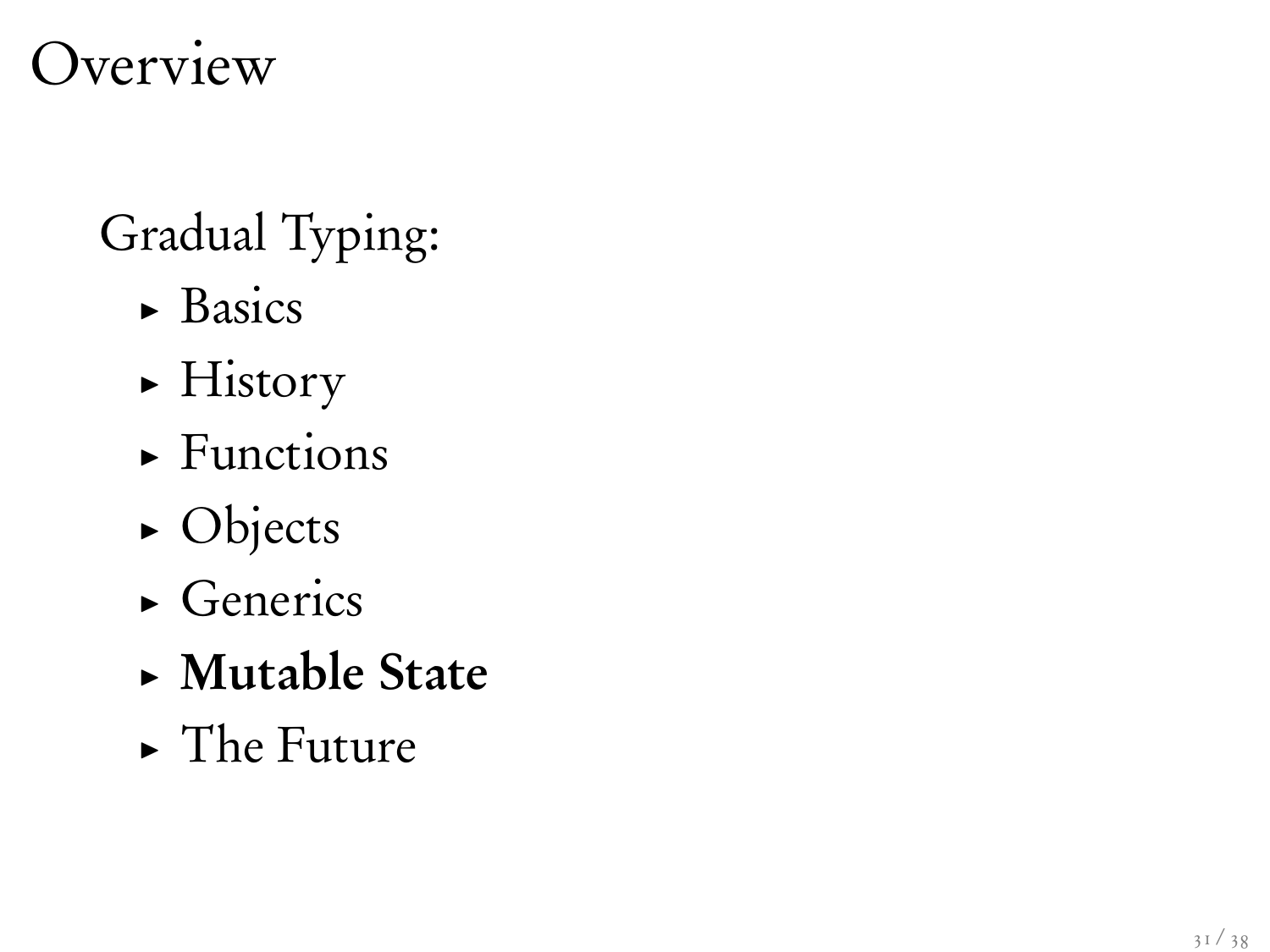## Gradual Typing & Mutable State

Consider ML-style references

$$
T \quad ::= \dots \mid \text{ref } T
$$
\n
$$
e \quad ::= \dots \mid \text{ref } e \mid e := e \mid !e
$$

with a permissive rule for consistency of reference types:

$$
\frac{T_{\rm r} \sim T_{\rm r}}{\rm ref} \, T_{\rm r} \sim {\rm ref} \, T_{\rm r}
$$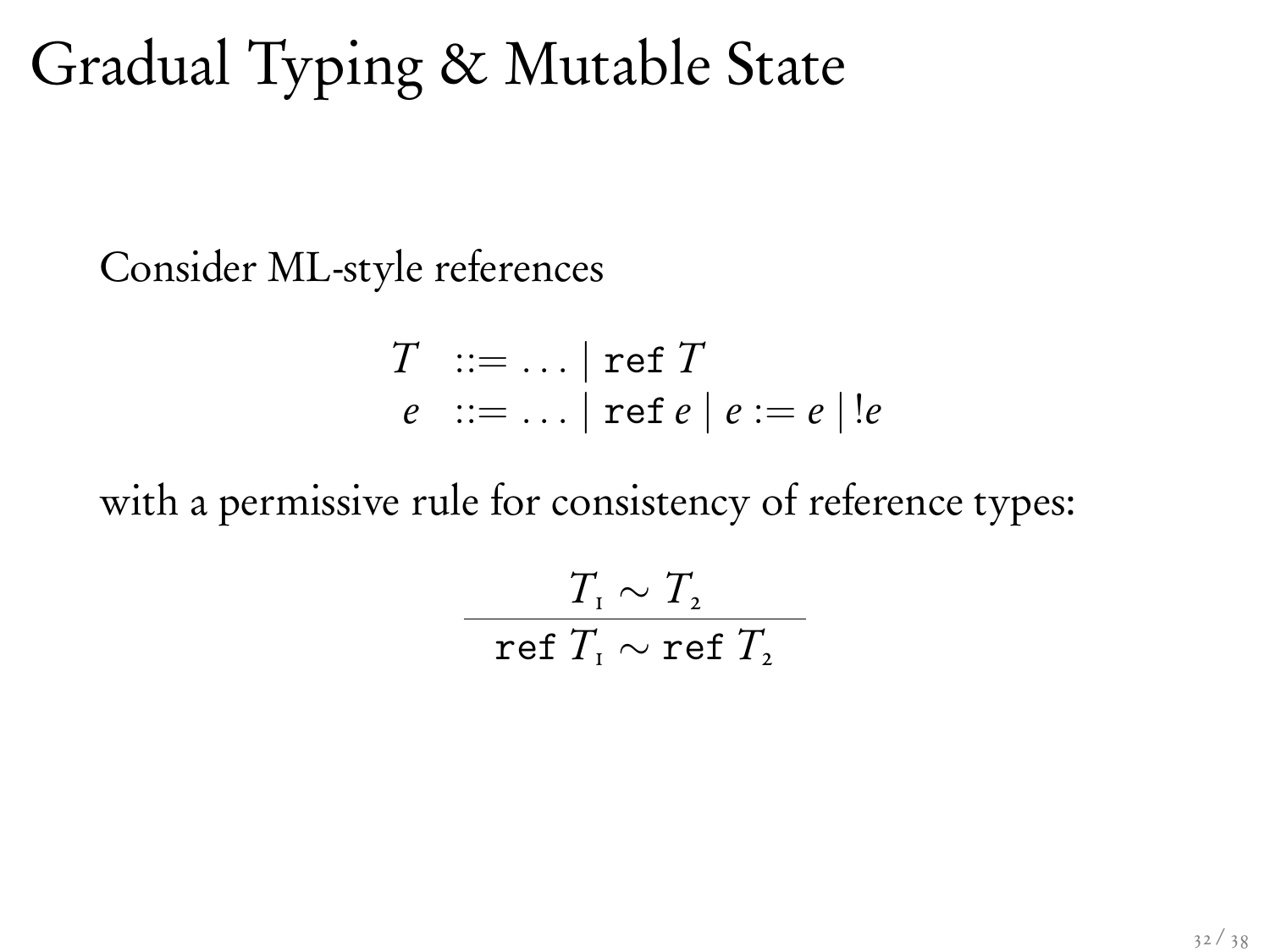## The Standard Semantics Incurs Overhead

The Herman TFP 2006 semantics induces overhead, even in statically-typed regions of code.

$$
a \in \mathbb{N}
$$
  
 $v ::= ... | a | v : \text{ref } T_1 \Rightarrow \text{ref } T_2$ 

ref 
$$
v \mid \mu \longmapsto a \mid \mu(a := v)
$$
 if  $a \notin \text{dom}(\mu)$   
\n
$$
\vdots v \mid \mu \longmapsto \begin{cases} \mu(a) \mid \mu & \text{if } v = a \\ (\exists v') : T_1 \Rightarrow T_2 \mid \mu & \text{if } v = v' : \text{ref } T_1 \Rightarrow \text{ref } T_2 \end{cases}
$$
\n
$$
v_1 := v_2 \mid \mu \longmapsto \begin{cases} v_2 \mid \mu(a := v_2) & \text{if } v_1 = a \\ v'_1 := (v_2 : T_2 \Rightarrow T_1) \mid \mu & \text{if } v_1 = v'_1 : \text{ref } T_1 \Rightarrow \text{ref } T_2 \end{cases}
$$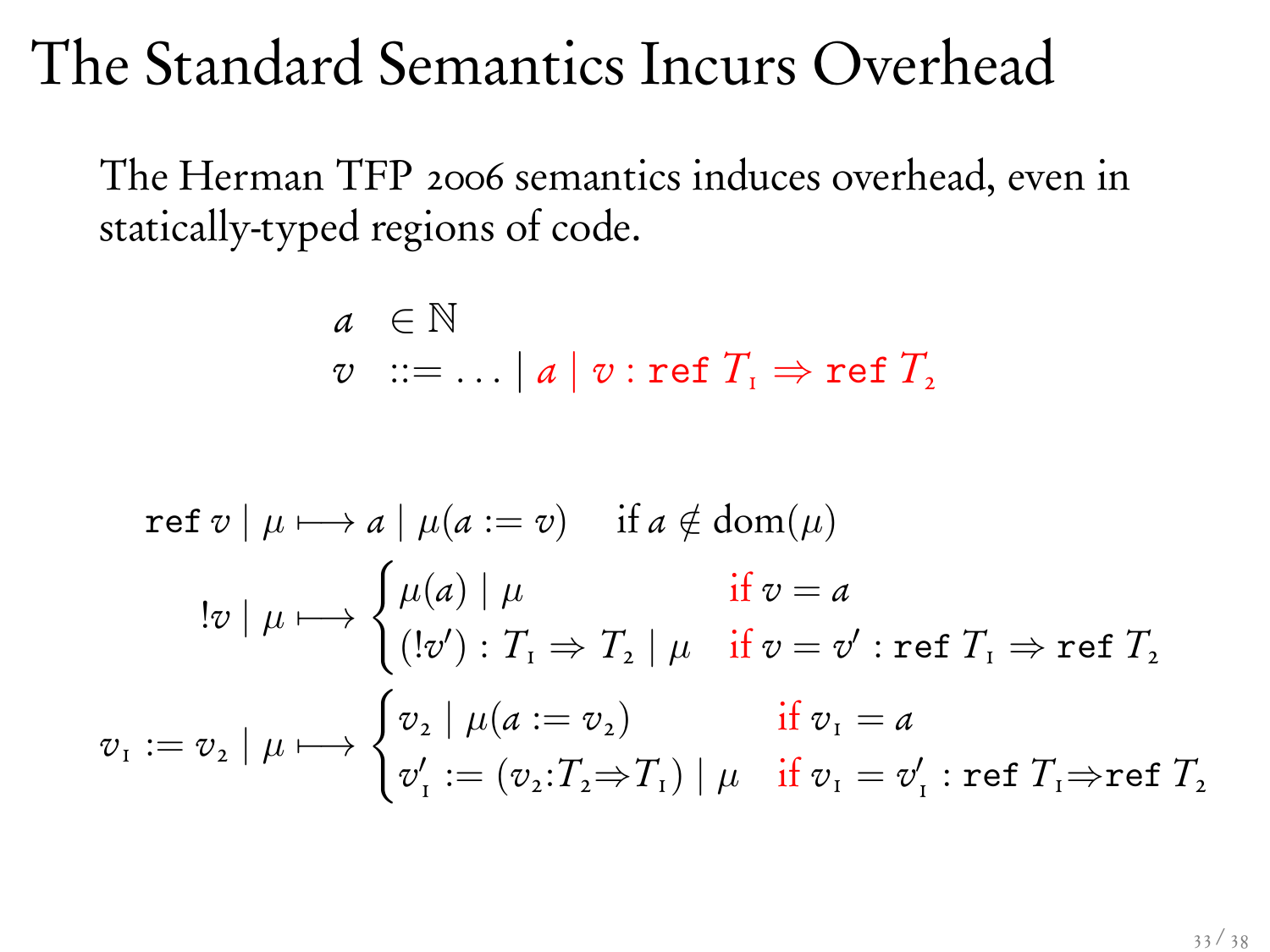#### Monotonic References

$$
e ::= \dots | \text{ ref } e | e := e | !e | e := e \textcirc T | !e \textcirc T
$$
  
 $v ::= \dots | a$ 

let r1 = ref (42 : int 
$$
\Rightarrow
$$
 x) in  
let r2 = r1 : ref  $\times \Rightarrow$  ref int in  
(!r1@x, !r2)

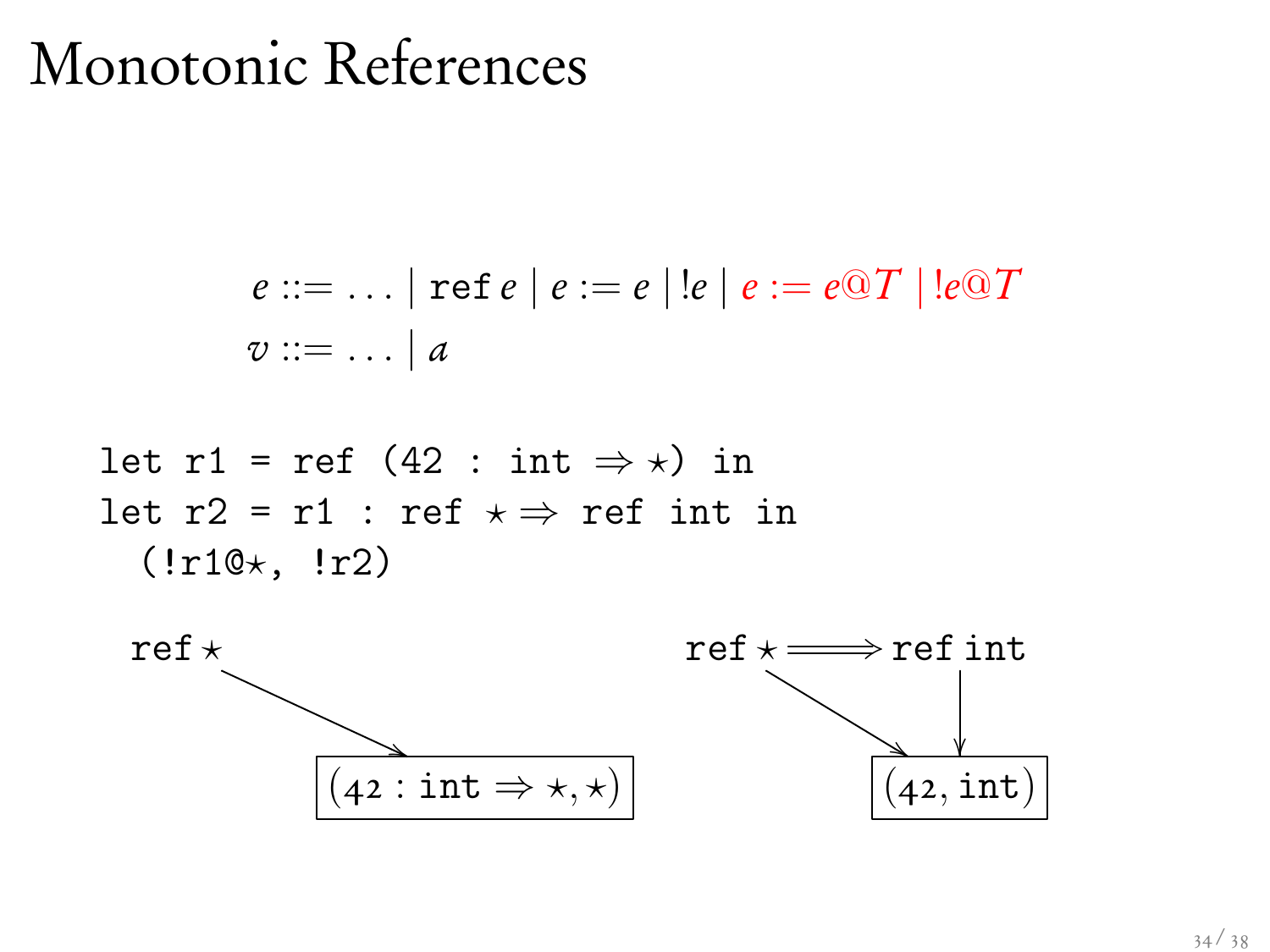## Standard vs. Monotonic

```
1 let r1 = ref (1 : int \Rightarrow \star) in
2 let r2 = r1 : ref \star \Rightarrow ref int in
3 let r3 = r1 : ref \star \Rightarrow ref bool in
4 let x = 1r2 in
```

```
5 \t T3 := true;
```

```
6 let y = !r3 in
```

```
7(x,y)
```
 $\mapsto^*$  (1, true) (standard)  $\mapsto^*$  blame 3 (monotonic)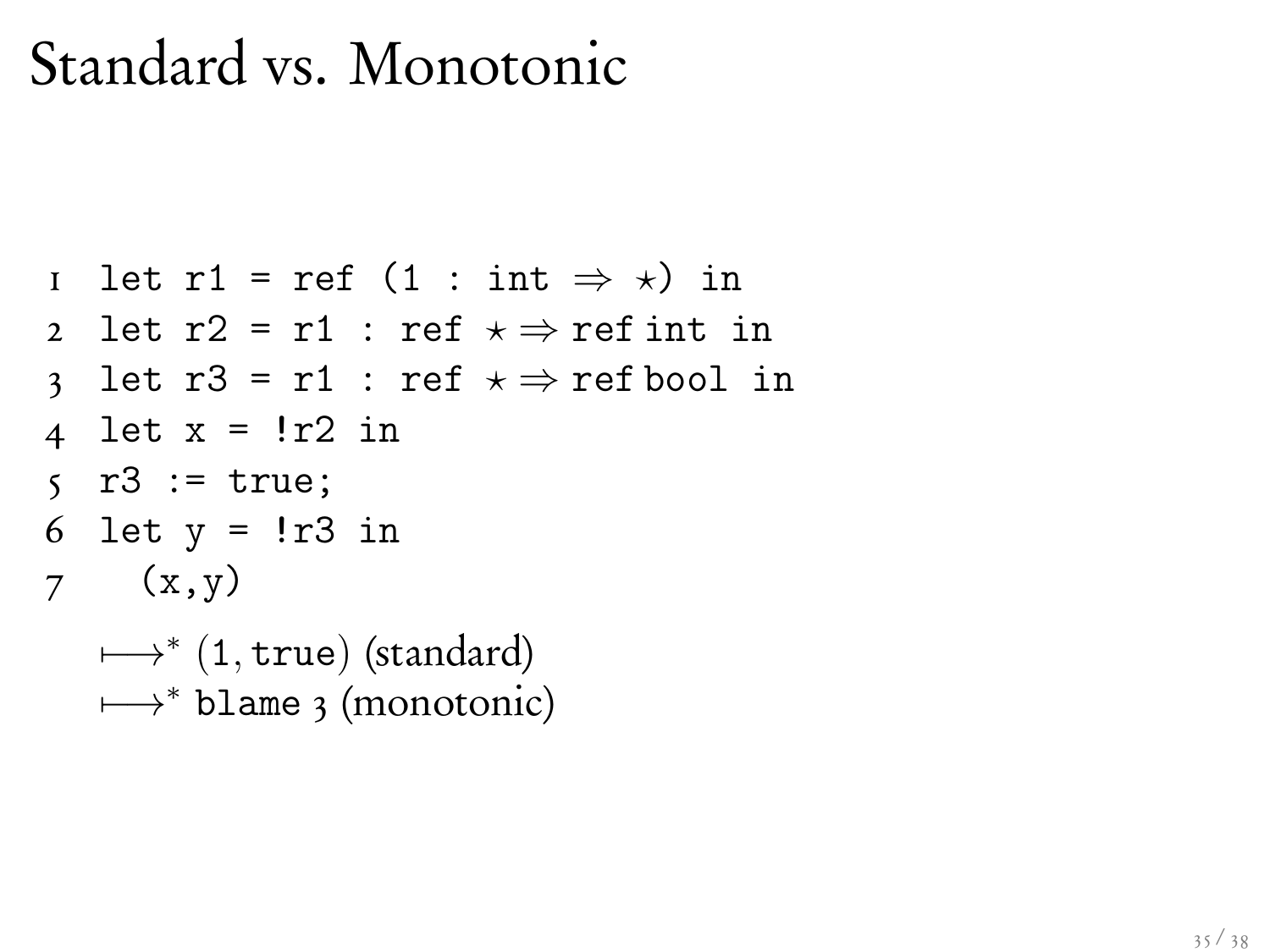#### $e | \mu \rightarrow e' | \Delta$ <sup>0</sup> *<sup>|</sup>* Monotonic References

ref<sub>T</sub> v | 
$$
\mu \rightarrow a
$$
 |  $a := (v, T)$  if  $a \notin \text{dom}(\mu)$   
\n
$$
|a \mid \mu \rightarrow \mu(a)_1 \mid \epsilon
$$
\n
$$
a := v \mid \mu \rightarrow a \mid a := (v, \mu(a)_2)
$$
\n
$$
a : \text{ref } T_1 \Rightarrow \text{ref } T_2 \mid \mu \rightarrow \text{error} \mid \epsilon \quad \text{if } T_2 \not\sim \mu(a)_2
$$
\n
$$
a : \text{ref } T_1 \Rightarrow \text{ref } T_2 \mid \mu \rightarrow a \mid \epsilon \quad \text{if } T_2 \sqsubseteq \mu(a)_2
$$
\n
$$
a : \text{ref } T_1 \Rightarrow \text{ref } T_2 \mid \mu \rightarrow a \mid \epsilon \quad \text{if } T_2 \sqsubseteq \mu(a)_2
$$
\n
$$
\text{if } T_2 \not\models \mu(a)_2, e = \mu(a)_1 : \mu(a)_2 \Rightarrow \mu(a)_2 \sqcup T_2
$$
\n
$$
= \text{log}T \mid \mu \rightarrow (\mu(a)_1 : \mu(a)_2 \Rightarrow T) \mid \epsilon
$$
\n
$$
a := v \textcircled{T} \mid \mu \rightarrow a \mid a := (v : T \Rightarrow \mu(a)_2, \mu(a)_2)
$$
\n
$$
\boxed{e \mid \mu \rightarrow e' \mid \mu'}
$$
\n
$$
e \mid \mu \rightarrow e' \mid \Delta
$$
\n
$$
\boxed{e \mid \mu \rightarrow e' \mid \Delta(\mu)}
$$
\n
$$
\boxed{e \mid \mu \rightarrow e' \mid \Delta(\mu)}
$$
\n
$$
\boxed{e \mid \mu \rightarrow e' \mid \Delta(\mu)}
$$
\n
$$
\boxed{e \mid \mu \rightarrow e' \mid \Delta(\mu)}
$$
\n
$$
\boxed{e \mid \mu \rightarrow e' \mid \Delta(\mu)}
$$
\n
$$
\boxed{e \mid \mu \rightarrow e' \mid \Delta(\mu)}
$$
\n
$$
\boxed{e \mid \mu \rightarrow e' \mid \Delta(\mu)}
$$
\n
$$
\boxed{e \mid \mu \rightarrow e' \mid \Delta(\mu)}
$$
\n
$$
\boxed{e \mid \mu \rightarrow e' \mid \Delta(\mu)}
$$
\n
$$
\boxed{e \mid \mu \rightarrow e' \mid \Delta(\mu)}
$$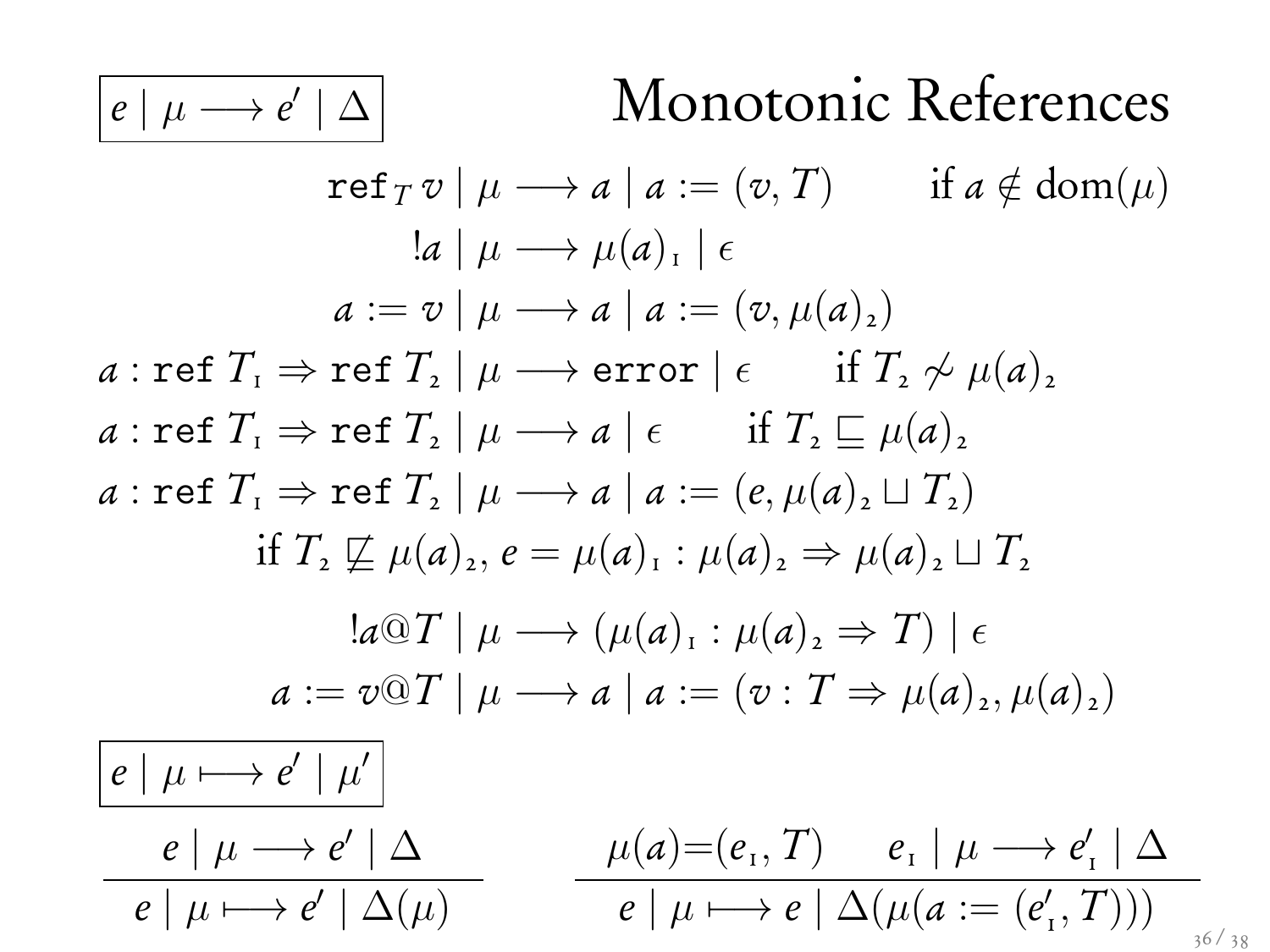## Overview

## Gradual Typing:

- $\triangleright$  Basics
- $\blacktriangleright$  History
- $\blacktriangleright$  Functions
- $\triangleright$  Objects
- $\triangleright$  Generics
- $\blacktriangleright$  Mutable State
- $\triangleright$  The Future